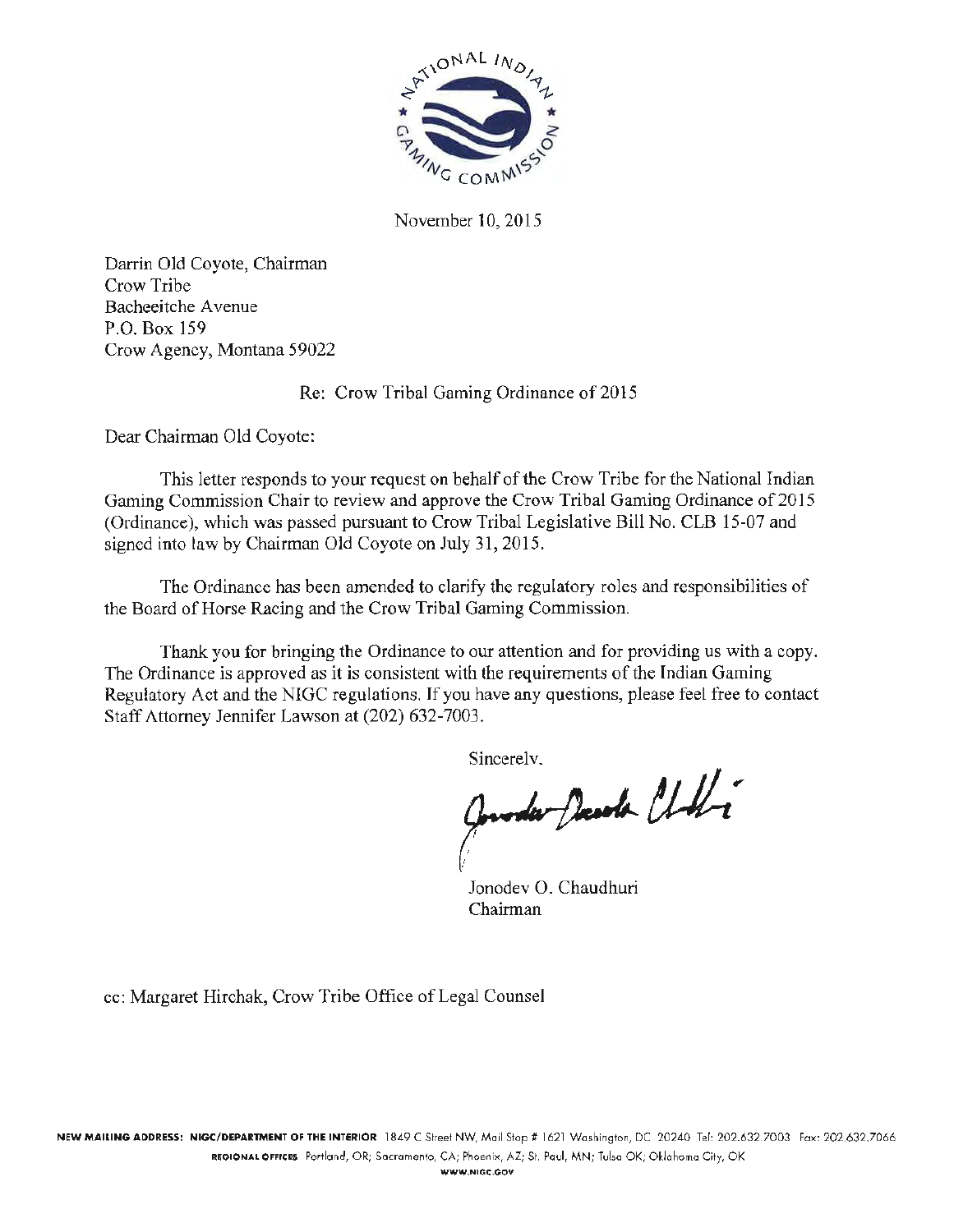# JULY 2015 CROW TRIBAL LEGISLATURE

# BILL NO. CLB 15-07

# INTRODUCED BY DARRIN OLD COYOTE, CHAIRMAN CROW TRIBAL EXECUTIVE BRANCH

#### A BILL FOR AN ACT ENTITLED:

#### "AN ACT TO AMEND THE CROW TRIBAL GAMING ORDINANCE"

WHEREAS, pursuant to Article V, Section 2(a) of the 2001 Crow Tribal Constitution, the Crow Tribal Legislature (hereinafter, the "Legislature") is vested with the power and duty to promulgate and adopt laws, resolutions, ordinances, codes, regulations, and guidelines in accordance with the 2001 Crow Constitution and federal laws; and

WHEREAS, during a Special Session in March 2015, the Legislative Branch of the Crow Tribe amended CLB No. 14-01, "Crow Board of Horse Racing Act," which was enacted as CLB No. 15-02; and

WHEREAS, the Crow Tribal Gaming Ordinance required certain revisions to illuminate the regulatory roles and responsibilities of the Board of Horse Racing and the Crow Tribal Gaming Commission in light of the amendments contained in CLB No. 15-02; and

WHEREAS, in order to bring clarity to the regulatory roles and responsibilities of the Board of Horse Racing and the Crow Tribal Gaming Commission, the Legislature amended CLB No. 14-02, "The Crow Tribal Gaming Ordinance," which was enacted as CLB No. 15-04; and

WHEREAS, CLB No. 15-04 was submitted to the National Indian Gaming Commission (NIGC) for approval by the NIGC Chairman, at which time the Crow Tribe was notified of language in Section 7(a) of the Ordinance that would prohibit the NIGC's approval; and

WHEREAS, Section 7(a) of CLB No. 15-04 needs to be amended, as identified herein, in order to be resubmitted for NIGC approval.

## NOW, THEREFORE, BE IT RESOLVED BY THE CROW TRIBAL LEGISLATURE AND THE CROW TRIBAL EXECUTIVE BRANCH:

Section 1. The bill entitled "An Act to Amend the Crow Tribal Gaming Ordinance" is hereby enacted, and the amended Crow Tribal Gaming Ordinance, attached hereto and incorporated by reference, shall modify Title 23 of the Law and Order Code.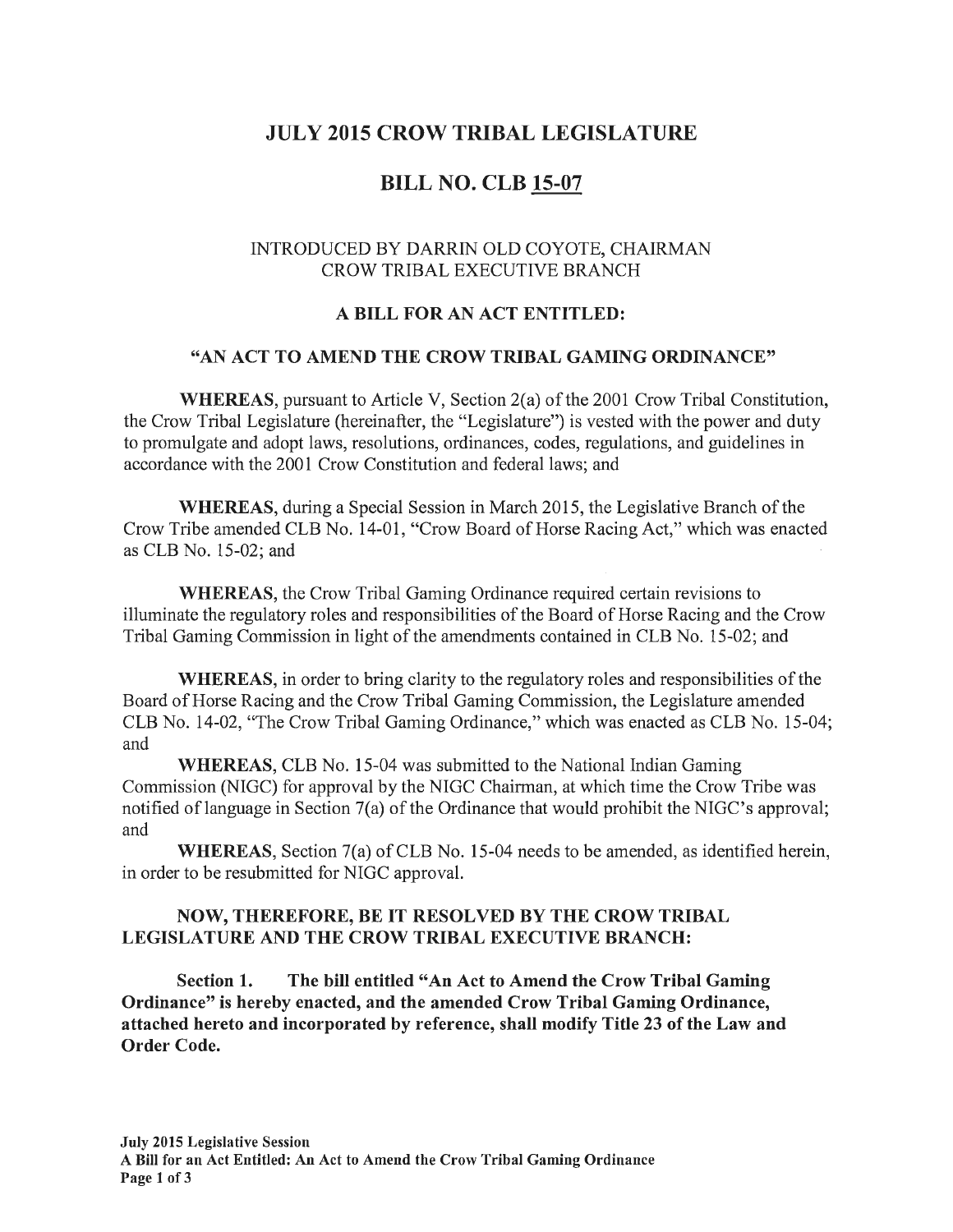Section 2. This bill shall be effective only after, 1), it has been passed by the Crow Tribe Legislative Branch, 2), the Chairman of the Crow Tribe Executive Branch has approved it, and 3), the Crow Tribe receives notice that the Chairman of the National Indian Gaming Commission has approved it.

[Remainder of page left blank intentionally.]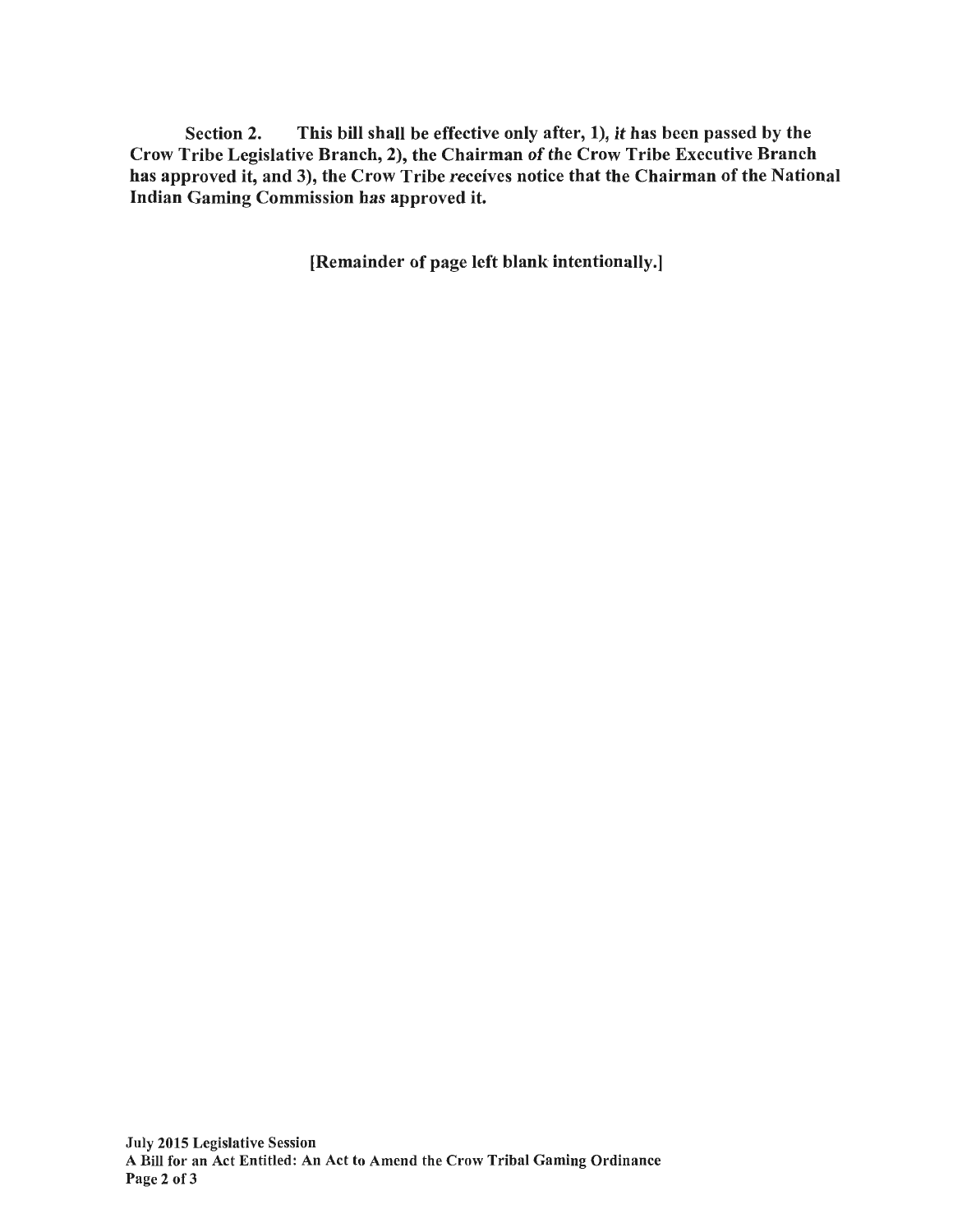## **CERTIFICATION**

I hereby certify that this Bill for an Act entitled "AN ACT TO AMEND THE CROW TRIBAL GAMING ORDINANCE" was duly approved by the Crow Tribal Legislature with a vote of  $\overline{14}$  in favor,  $\overline{0}$  opposed, and  $\overline{0}$  abstained, and that a quorum was present on this  $21<sup>st</sup>$  day of **July**, 2015. ~ Knute Old Crow

 $\overline{\mathcal{A}}$ 

Senator R. Speaker of the House Crow Tribal Legislature

ATTEST: Cut Question Comparison  $\sim$  $\sqrt{2}$ 

Jr. Secretary Crow Tribal Legislature



EXECUTIVE ACTION

I hereby **APPROVE VETO** 

This Bill for an Act entitled "AN ACT TO AMEND THE CROW TRIBAL GAMING ORDINANCE" pursuant to the authority vested in the Chainnan of the Crow Tribe by Article Section 8 of the Constitution and Bylaws of the Crow Tribe of Indians, on this 3\<sup>5T</sup> day of

 $4\mu\mu$ , 2015.

Darrin Old Coyote, Chairman Crow Tribal Executive Branch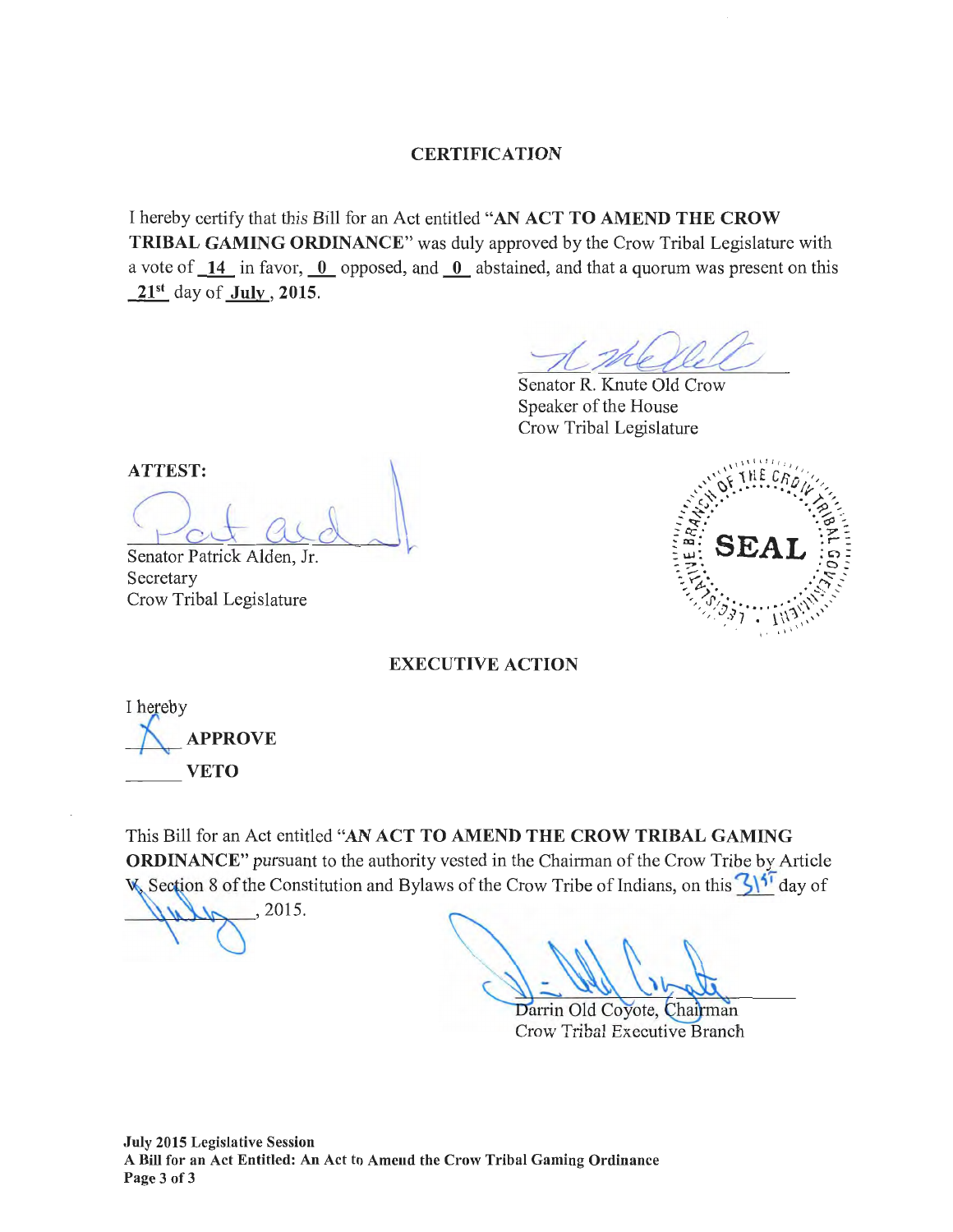# A BILL FOR AN ACT ENTITLED: "AN ACT TO AMEND THE CROW TRIBAL GAMING ORDINANCE"

Bill or Resolution: CLB15-07 Introduced by: Chairman Darrin Old Coyote Date of Vote: 7/21/2015 Number

| Representative:                                        | Yes                   | N <sub>o</sub>    | Abstained                                        |                           |
|--------------------------------------------------------|-----------------------|-------------------|--------------------------------------------------|---------------------------|
| G. Three Irons                                         | $X_{\underline{\ } }$ |                   |                                                  |                           |
| B. Rogers                                              |                       |                   |                                                  |                           |
| C. J. Stewart<br>$\ddot{\phantom{a}}$                  |                       |                   |                                                  |                           |
| P. Hill                                                | $X_{.}$               |                   |                                                  |                           |
| E. Birdinground                                        | $\mathbf X$           |                   |                                                  |                           |
| A.Coyote-Runs, Sr.                                     |                       |                   |                                                  |                           |
| V. Nomee                                               | X                     |                   |                                                  |                           |
| T. Gros Ventre                                         | X                     |                   |                                                  |                           |
| V. Crooked Arm                                         | $X$ –                 |                   |                                                  |                           |
| P. Spotted Horse, Sr.                                  | $X_{\mathcal{L}}$     |                   |                                                  |                           |
| L. DeCrane                                             | X                     |                   |                                                  |                           |
| C. Goes Ahead                                          | $X \qquad \qquad$     |                   |                                                  |                           |
| B. Hugs                                                |                       |                   |                                                  |                           |
| G. Real Bird, Jr.                                      | X                     |                   |                                                  |                           |
| B. Good Luck                                           | $X \qquad \qquad$     |                   |                                                  |                           |
| G. Stewart                                             | X                     |                   |                                                  |                           |
| P. Alden, Jr.<br>Secretary of the House                | X                     |                   |                                                  |                           |
| R. Old Crow, Sr.<br>Speaker of the House               | X                     |                   |                                                  |                           |
| Totals:                                                | 14                    | $\bf{0}$          | $\boldsymbol{0}$                                 |                           |
| Result of Vote:                                        | Passed                | <b>Not Passed</b> | Veto-Override<br><b>Tabled</b>                   |                           |
|                                                        |                       | $21 - 15$         |                                                  | 72215                     |
| Senator R. Knute Old Crow, Sr.<br>Speaker of the House |                       | Date              | Senator Pat Alden, Jr.<br>Secretary of the House | $\sqrt{\phantom{a}}$ Date |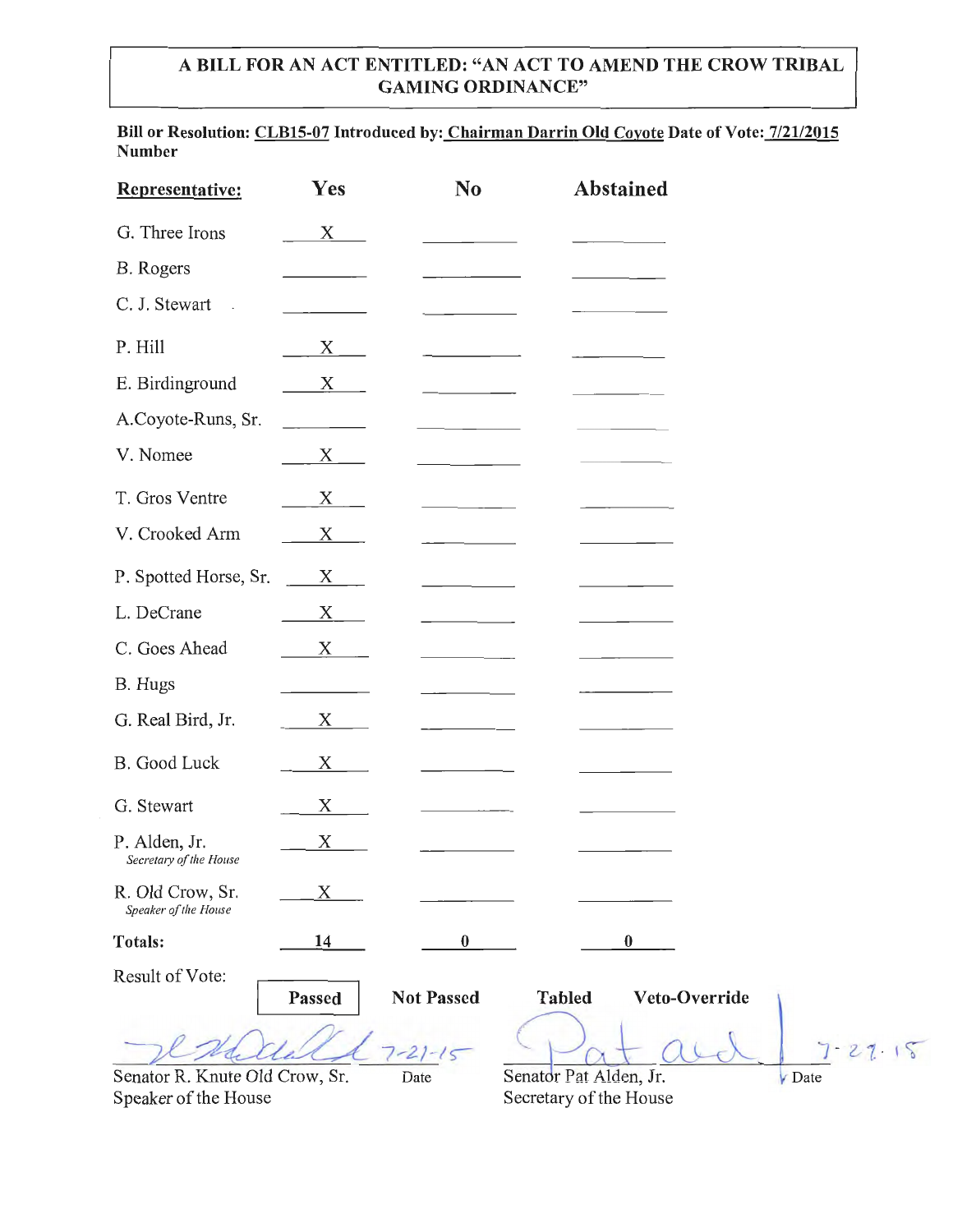# Crow Tribal Gaming Ordinance of 2015

# Section 1. SHORT TITLE.

This Ordinance may be referred to as the "Crow Tribal Gaming Ordinance of 2015" or any short title derived from therein.

# Section 2. STATEMENT OF POLICY.

The Crow Tribe seeks to establish absolute accountability and lawfulness in all Class II and Class III gaming operations conducted on Crow Indian land and to ensure the professionalism and economic productivity of all such gaming. The Crow Tribe also seeks to protect the integrity of all Class I gaming activities on Crow Indian land.

## Section 3. PURPOSES.

The purposes of the Crow Tribal Gaming Ordinance are to provide lawful standards and regulations governing the conduct of gaming activities on Crow Indian land; to promote Crow tribal economic development and self-sufficiency; to enhance employment opportunities for Crow tribal members; to generate revenue for use in improving the health, education and general welfare of Crow tribal members; to ensure fairness in the operation of gaming on Crow Indian land; and to increase accountability for any gaming operations on Crow Indian land to the Crow tribal government and the Crow Tribal General Council.

## Section 4. DEFINITIONS.

"Banking Card Game" means any card game in which the bank is a participant in the game, takes on all players, collects from all losers, pays all winners and in which the house can win.

"Bingo" means a game of chance (whether or not electronic, computer, or other technological aids are used in connection therewith) which is played for prizes, including monetary prizes, with cards bearing numbers or other designations and in which the holder of the card covers such numbers or designations when objects, similarly numbered or designated, are drawn or electronically determined and in which the game is won by the first person covering a previously designated arrangement of numbers or designations on such cards.

"Class I Gaming" means social games played solely for prizes of minimal value or traditional forms of Crow Indian gaming engaged in by individuals as a part of, or in connection with, Crow Tribal ceremonies, events, or celebrations.

"Class II Gaming" means all forms of gaming which are defined as "Class II Gaming" in the Indian Gaming Regulatory Act and shall include, bingo or lotto (whether or not electronic, computer or other technologic aids are used); pull-tabs and punch boards, tip jars, if played in the same location as bingo or lotto,; and, non-banking card games that are explicitly authorized by state law, or not explicitly prohibited by state law and are played legally anywhere in the state.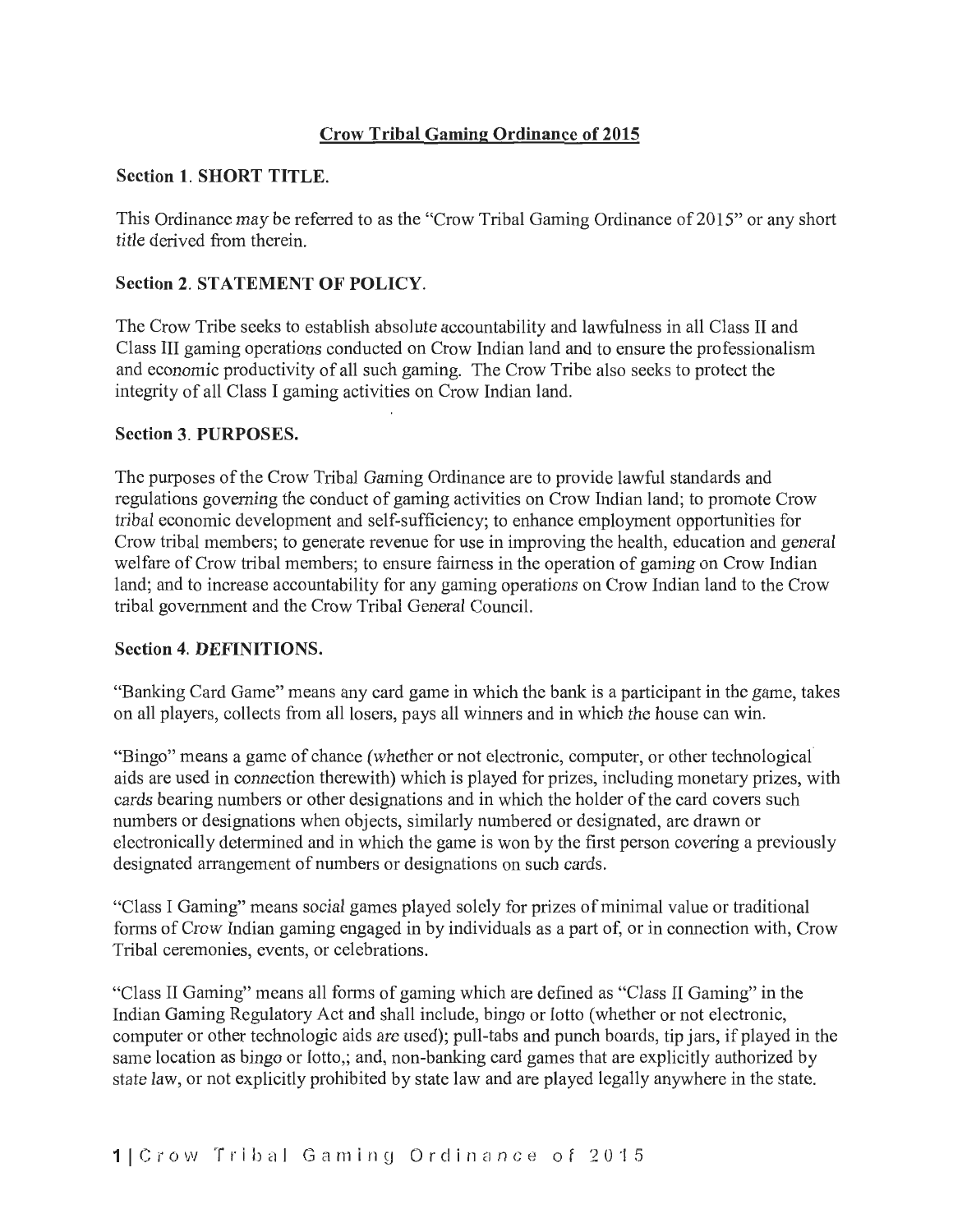"Class III Gaming" means all forms of gaming that are not Class I Gaming or Class II Gaming, as defined in the Indian Gaming Regulatory Act.

"Compact" means the currently existing Class III gaming compact, and any amendments thereto, between the Crow Tribe and the State of Montana setting forth an agreement for operations of Class III gaming on Crow Indian land within the State of Montana in accordance with the Indian Gaming Regulatory Act.

"Crow Board of Horse Racing" means the Crow Board of Horse Racing, created pursuant to the Crow Board of Horse Racing Act, adopted January 13, 2014, as amended.

"Crow Indian land" means all lands and waters subject to the jurisdiction of the Crow Tribe, including but not limited to all lands within the exterior boundaries of the Crow Reservation, and any other lands held in trust by the United States on behalf of the Crow Tribe or individual Indians, which are eligible for gaming under the Indian Gaming Regulatory Act.

"Crow Reservation" means all lands designated by treaty or Congressional act as the Crow Reservation.

"Crow Tribal Court" or "Tribal Court" means the trial court of general tribal jurisdiction contained in the Crow Tribal Judicial Branch and established by the Crow Law and Order Code.

"Crow Tribal Executive Branch" or "Executive Branch Officials" means the Chairman, Vice-Chairman, Secretary, and Vice-Secretary of the Executive Branch of the Crow Tribe.

"Crow tribal government" means the Executive and Legislative Branches of the Crow Tribal government, acting under the delegation of authority from the Crow Tribal General Council pursuant to the 2001 Crow Tribal Constitution.

"Crow Tribe" means the Crow Tribe of Indians, also known as the Apsaalooke Nation, as recognized by the United States in treaty and statute and having inherent sovereign authority and all associated rights, privileges, and immunities as a self-governing tribal nation.

"Crow tribal member" has the same meaning as defined in the 2001 Crow Tribal Constitution.

"Entity" means any organization, including any division, department or other unit therein and includes, but shall not be limited to, a public or private corporation, partnership, limited liability company, joint venture, voluntary or unincorporated association, organization, proprietorship, trust, estate, commission, bureau, department of governmental agency except that "entity" shall not include the Crow tribal government.

"Equipment" means any article, device, or other item, employed in gaming activity including but not limited to bingo cards, lottery tickets, any electronically operated blower machine, computer, electronic selection machine, gambling machines, gaming tables, associated paraphernalia, chips tokens, dice and any other items employed in gaming activity.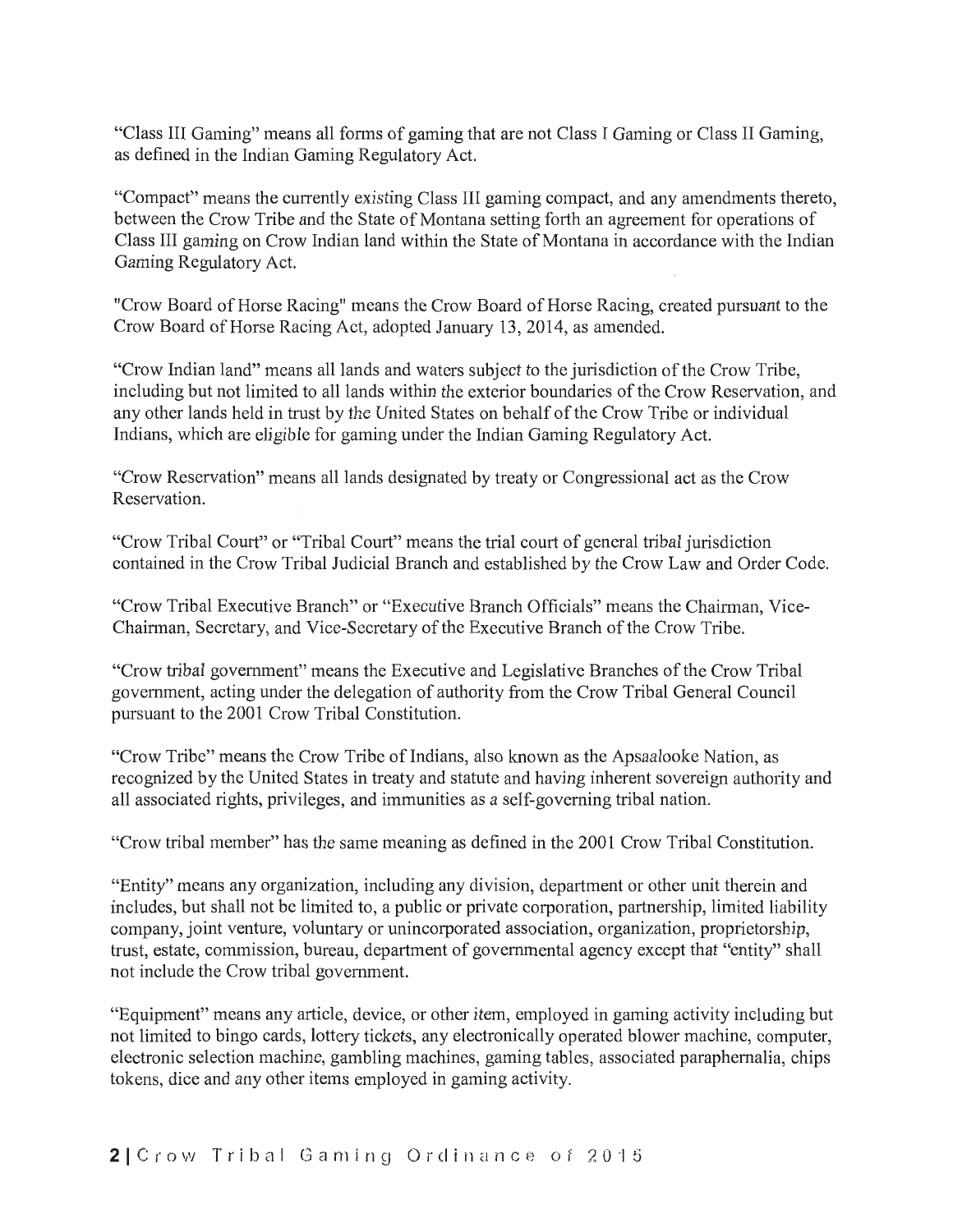"Gambling machine" means a mechanical, electrical, electronic or other gambling device or machine that, upon insertion of a coin, dollar bill, token, or other similar object, or redemption of a credit or upon payment of any valuable consideration, is available to play or operate, play or operation of which, whether by reason of skill or chance or both may deliver or entitle the player to receive a prize whether the payoff is made automatically from the machine or in any other manner. The term does not include pinball machines.

"Gaming Commission," "Crow Tribal Gaming Commission," or "Tribal Gaming Commission" means the Crow Tribal Gaming Commission created by this Ordinance.

"Gaming enterprise" or "gaming operator" means an entity engaged in Class II or Class III gaming on Crow Indian land.

"Gross receipts" means the total annual, quarterly, or monthly gaming revenue from gaming activities on Crow Indian land received by an authorized gaming operator.

"Gaming revenue" means all money and other funds received by a gaming operator from any gaming enterprise which is subject to regulation under this Ordinance.

"Indian gaming regulatory law" means the federal Indian Gaming Regulatory Act of 1988, as amended, all lawful administrative regulations promulgated under its authority, and all authoritative federal court decisions interpreting its meaning and application.

"Key employee" means any person who performs as their primary duty one or more of the following functions: bingo caller, counting room supervisor, chief of security, custodian of gaming supplies or cash, floor manager, pit boss, dealer, croupier, approver of credit, custodian of gambling devices, including persons with access to cash and accounting records within such devices; or, if not otherwise included, any other person whose total monthly compensation as received or projected represents a value in excess of fifty-thousand dollars (\$50,000); or, if not otherwise included, the four most highly compensated persons in the gaming operation; this definition shall apply to any contractors, consultants, or other vendors; or any other person designated by the Tribal Gaming Commission or Crow Board of Horse Racing as a key employee.

"Legislature" means the Crow Tribal Legislative Branch of Government.

"License" means a Crow tribal gaming license issued by the Gaming Commission.

"Lottery" means any systematic process for the disposal or distribution of property, by chance, among persons who have paid or provided any valuable consideration for the chance of obtaining such property, or a portion of it, or for any share or any interest in such property upon any agreement, understanding or expectation that it is to be distributed or disposed of by lot or chance, whether called a lottery, raffle or gift enterprise, or by whatever name the same may be known.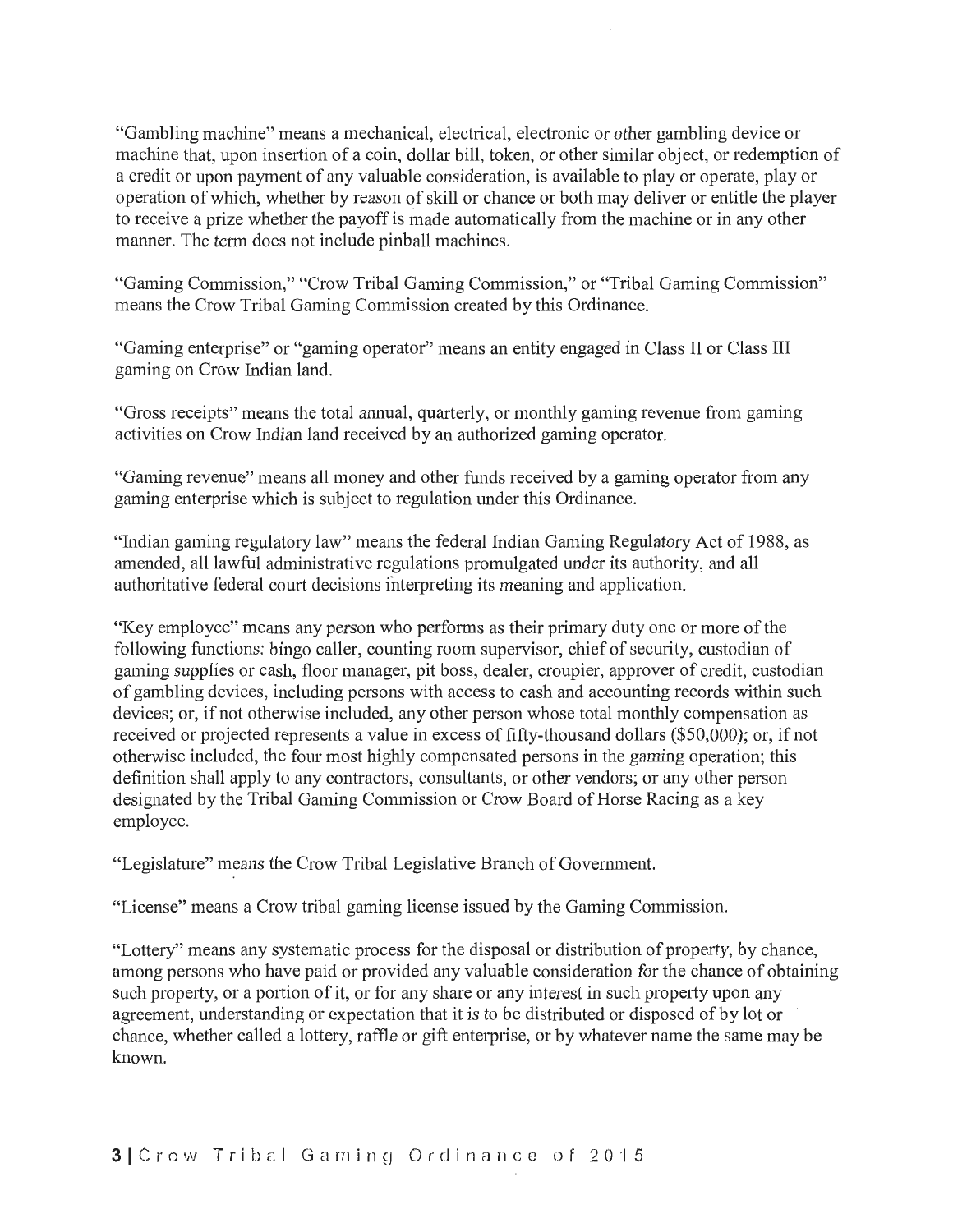"National Indian Gaming Commission" or "NIGC" means the National Indian Gaming Commission created by the Indian Gaming Regulatory Act.

"Net Revenues" means gross gaming revenues of the Tribe's gaming operation, less amounts paid out as, or paid for, prizes; and, total gaming-related operating expenses, including all those expenses of the gaming operation commonly known as operating expenses and non-operating expenses consistent with professional accounting pronouncements, excluding management fees.

"Non-banking card games" means any card game in which two or more players play against each other and the players do not wager against the bank. All other non-banking card games are considered Class III games.

"Ordinance" means this Act, the Crow Tribal Gaming Ordinance.

"Person" means any individual, receiver, administrator, executor, assignee, trustee in bankruptcy, trust, estate, firm, partnership, joint venture, club, company, church or church organization, joint stock company, business trust, corporation, association, society, or any group of individuals acting as a unit, whether mutual cooperative, fraternal or nonprofit doing business on the Crow Reservation. The Crow tribal government is not within the definition of person.

"Pinball Machine" means a video, mechanical, electrical or electronic machine which upon insertion of a coin, token, dollar bill, or upon redemption of a credit, is available for play which, by reason of skill, chance or a combination of both, may entitle a player to an automatic, immediate free replay or replays, which cannot be redeemed for anything of value.

"Player" means any person participating in a gaming activity, who is participating with the reasonable expectation of, or for the chance of, receiving a prize of some value.

"Primary management official" means:

- (1) The person having management responsibility for a management contract;
- (2) Any person who has authority;
	- (A) to hire and fire employees of a gaming operation; or
	- (B) to establish working policy for the gaming operation; or

(3) The chief financial officer or other person who has financial management responsibility; or

(4) Any other person designated by the tribe as a primary management official.

"Prize" means any U.S. currency, cash, or other property or thing of value awarded to a player or players, or received by a player or players as a result of their participation in a gaming activity.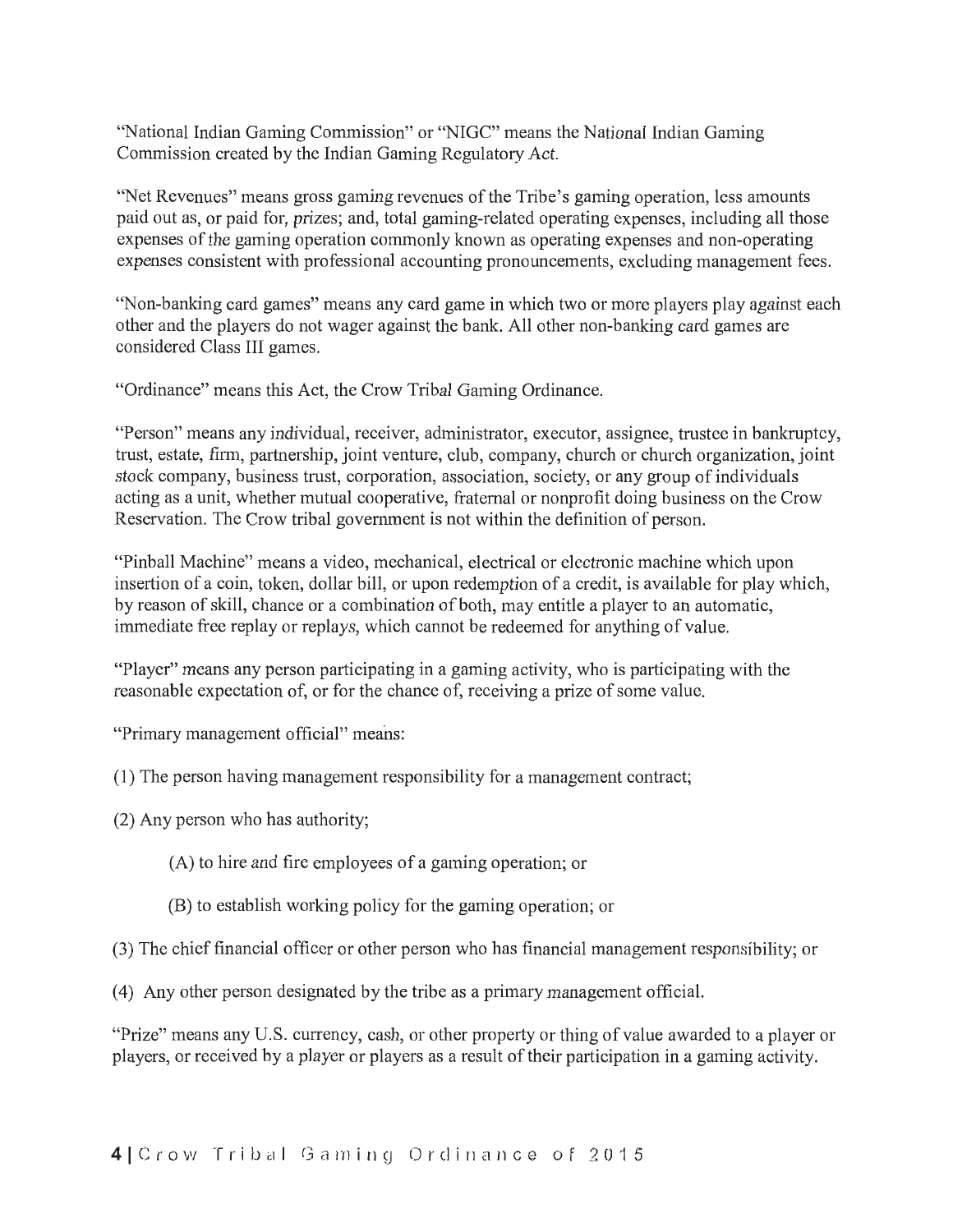"Tribal General Council" means the Crow Tribal General Council as recognized under the 2001 Crow Tribal Constitution.

"Tribal gaming facility" or "gaming facility" means any location where Class II or Class III gaming is conducted.

"Tribally-regulated gaming operation" means any Class II or Class III gaming operation conducted on eligible Crow Indian land.

# Section 5. GAMING AUTHORIZED AND APPLICABLE LAW.

(a) Class I gaming authorization.

Class I gaming may be conducted by any Crow tribal member and/or other Indians participating in conjunction with an established Crow tribal game. Class I gaming shall not otherwise be regulated by this Ordinance.

(b) Class II gaming authorization.

Class II gaming shall be regulated by the Gaming Commission and is considered duly authorized and lawful only when operated consistent with all applicable provisions of this Ordinance, the Compact, and Indian gaming regulatory law.

( c) Class III gaming authorization.

Class III gaming, excluding horse racing except as otherwise provided in this Ordinance, shall be regulated by the Gaming Commission and is considered duly authorized and lawful only when operated consistent with all applicable provisions of this Ordinance, the Compact, and Indian gaming regulatory law.

# (d) Horse Racing

Horse racing shall be regulated by the Board of Horse Racing, pursuant to it's authority under the Board of Horse Racing Act, except that the Tribal Gaming Commission shall exercise regulatory authority with respect to the licensing of vendors, horse racing facilities, and horse racing key employees and primary management officials.

( e) Sole Proprietary Interest

The Crow Tribe, either through the Tribe, any of its subdivisions, or a tribally-owned business, shall have the sole proprietary interest in, and responsibility for, the conduct of any tribal class II or class III gaming activities. This section shall not preclude the Crow Tribe from entering into a lawful management contract pursuant to 25 U.S.C. § 2711.

# Section 6. REVENUES FROM CLASS II AND CLASS III GAMING.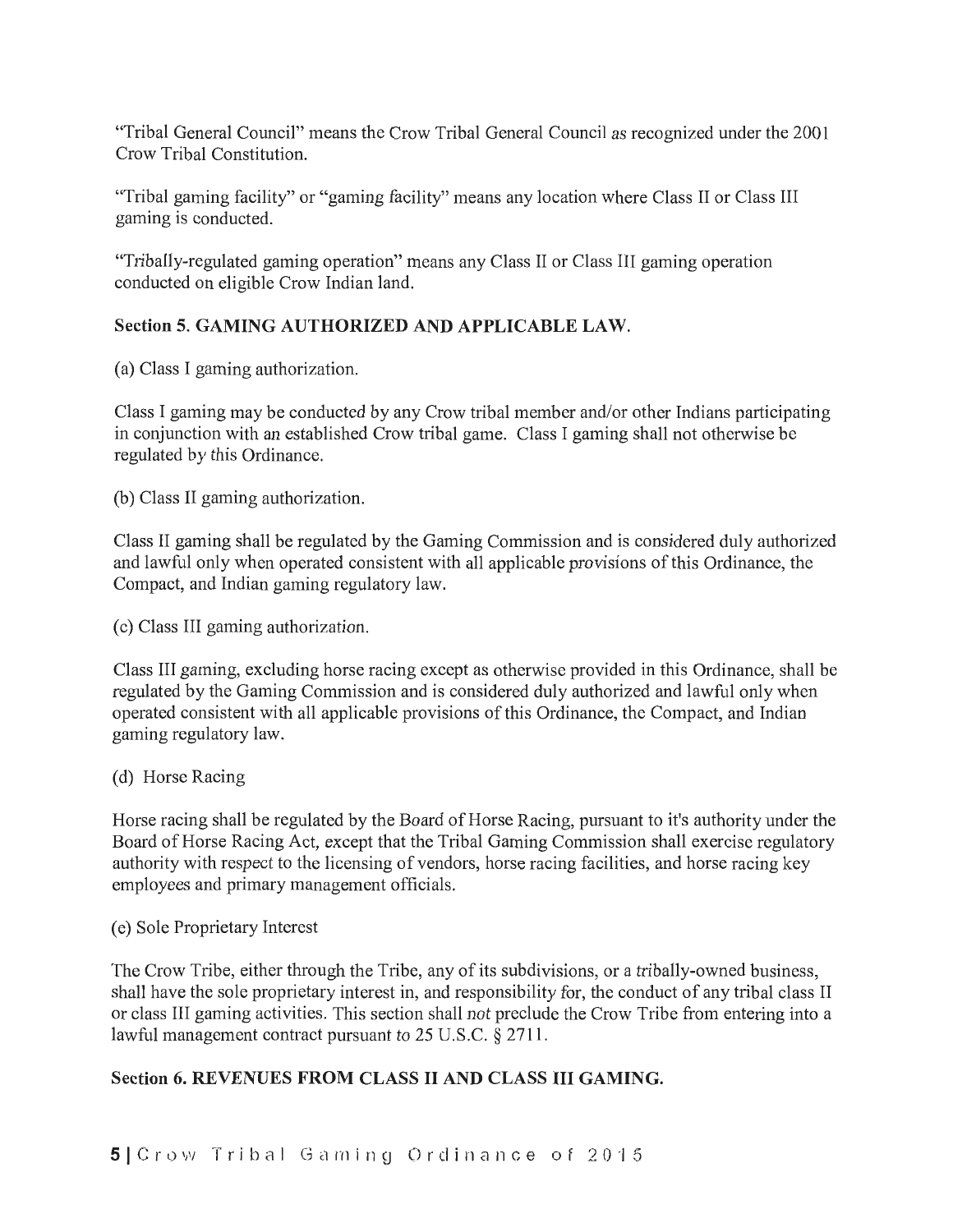(a) Reporting to Crow tribal government.

All gaming revenues received by a licensed gaming operator shall be recorded and reported to the following individuals or entities on a quarterly basis on or about the first day of January, April, July, and October of each year:

(1) the Chairman, Vice-Chairman, Secretary, and Vice-Secretary of the Crow Tribal Executive Branch;

(2) the Crow Tribal Comptroller;

(3) the Chairman and Secretary of the Gaming Committee of the Crow Tribal Legislature;

(4) the Crow Tribal Gaming Commission; and

(5) the Crow Tribal General Council, in a manner determined by the Tribal Secretary.

(b) All such reports described in this section shall include a notarized and dated signature from authorized representative of the gaming operation attesting to the accuracy of the report.

(c) Expenditures authorized.

Net revenues from gaming operations are authorized for the following uses:

(1) To fund Crow tribal government operations or programs;

(2) To provide for the safety and general welfare of the Crow Reservation community and its members;

(3) To promote economic development within the Crow Reservation through business loans and grants to Crow Tribal members;

(4) Fund local government operations for the established Districts of the Crow Reservation, provided that any such funding be distributed on an equal basis notwithstanding geographic size or population of the respective districts; and

(5) Donate to charitable organizations with a valid non-profit charter under federal or Crow tribal law.

Provided that, all such expenditures described above are only considered authorized when made in accordance with a duly-enacted tribal budget, approved by the Legislature and Secretary of the Interior.

# Section 7. GAMING FACILITIES.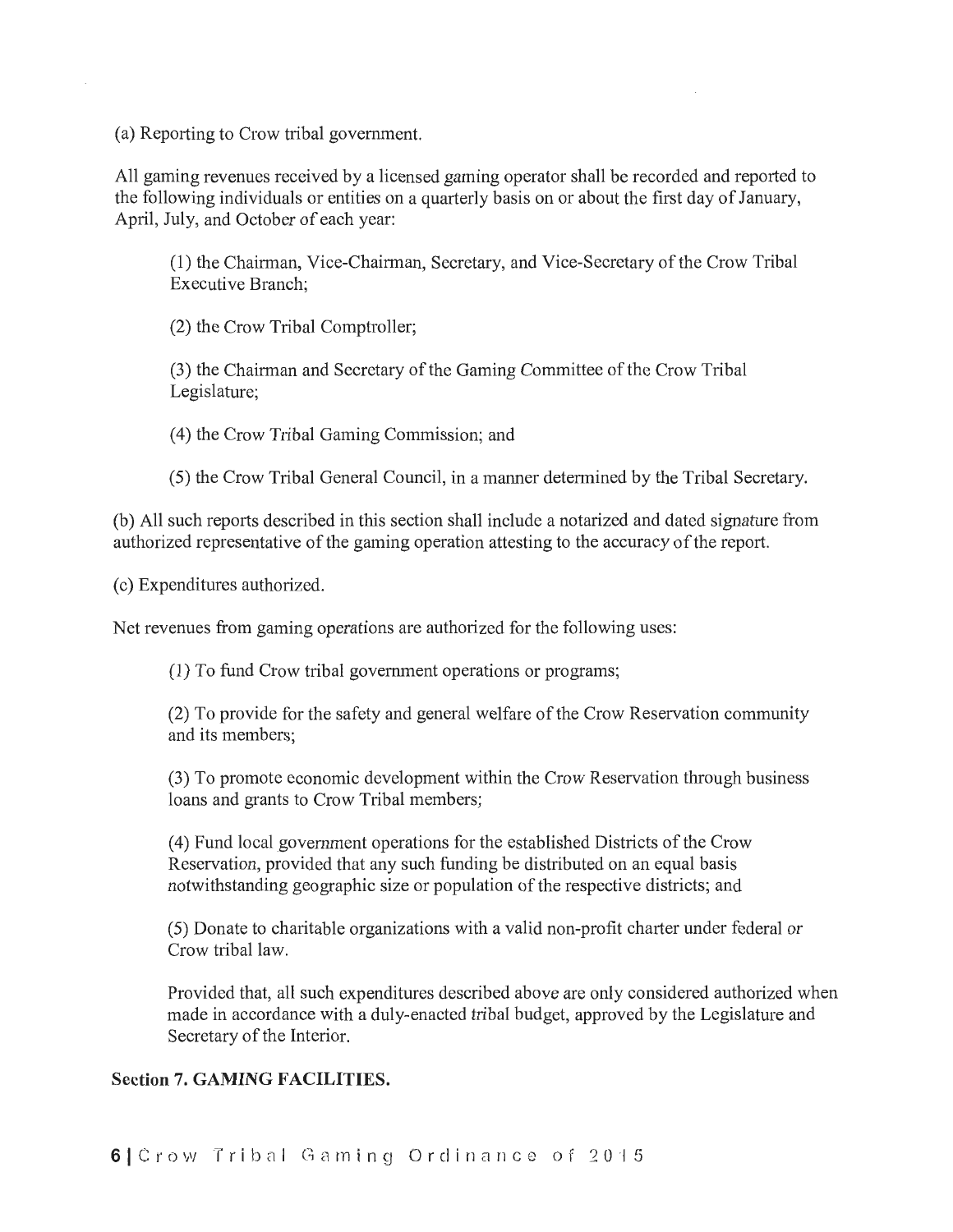(a) Each gaming facility, including facilities at which horse racing is conducted, shall be constructed, maintained, and operated in compliance with applicable tribal laws, and in a manner that adequately protects the environment and the public health and safety.

(b) In accordance with Crow tribal law, the International Building Code shall be the applicable binding standard for gaming facilities constructed on Crow Indian lands.

( c) In the absence of an applicable comprehensive tribal or federal fire safety code, the International Fire Code shall be the applicable binding standard for operation of any new construction in which Class II and Class III gaming takes place on Crow lands.

( d) In the event that provisions of either the International Building Code or the International Fire Code are asserted to be inapplicable to gaming facility construction or gaming facility operation on Crow Indian lands, the Crow Tribal Gaming Commission shall be notified. The Gaming Commission shall meet within three (3) days of receiving such notice to determine the applicability of the International Building Code and International Fire Code to gaming facility construction and operation on Crow Indian lands. In the event that the standards adopted herein are determined not to apply, an alternate standard and/or required course of action must be provided to ensure the protection of public health and safety.

(e) Each gaming facility shall be subject to inspection by the Gaming Commission Chairman and/or his authorized agents to ensure compliance with all applicable tribal and federal laws.

# Section 8. MINORS, EMPLOYEES PROHIBITED.

(a) Age requirement for players.

No person under the age of 18 years shall be permitted to play any Class II or Class III game.

(b) Gaming Facility employees prohibited from playing while on duty.

No person who is employed at a Class II or Class III gaming facility shall be allowed to play any game conducted therein while on duty.

The Crow Tribal Gaming Commission shall promulgate administrative regulations regarding offduty conduct of employees in such a gaming facility.

# Section 9. PRIZES: ASSIGNMENT AND FORFEITURE.

(a) Prizes not assignable, exception.

The right of any person to a prize shall not be assignable, except that payment of any prize may be made to the estate of a deceased prize-winner or to a person pursuant to an order of the Crow Tribal Court.

(b) Unclaimed prizes, forfeiture for unlawful winnings.

7 Crow Tribal Gaming Ordinance of 2015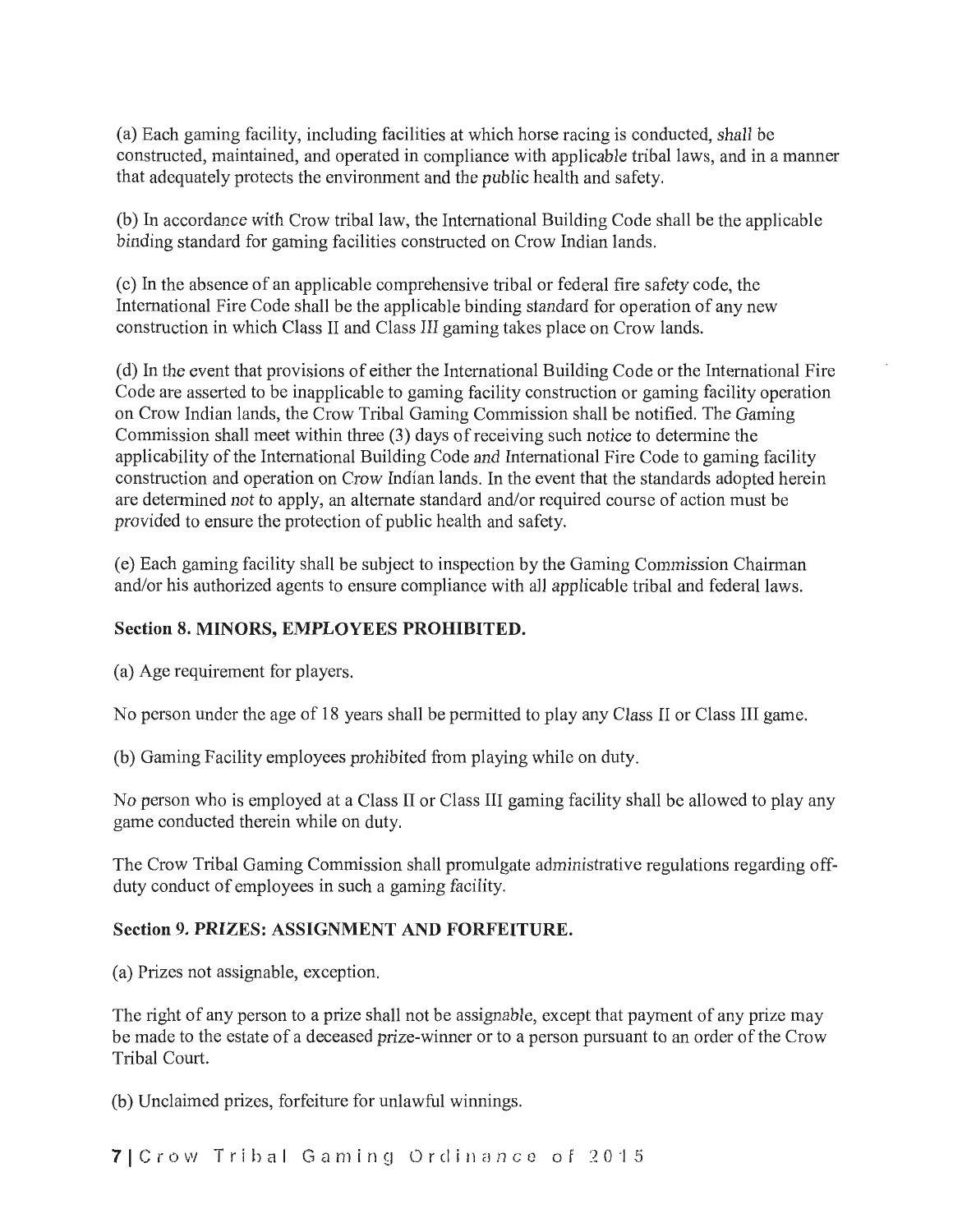(1) Any unclaimed prize of a Class II or Class III gaming activity shall be retained by the gaming operator in the gaming facility for thirty (30) days after the prize is available to be claimed. Any person who fails to claim a prize during such time shall forfeit all rights to the prize, and the amount of the prize shall be awarded to the Gaming Commission.

(2) Any Class II or Class III gaming prize won by a person under the age of eighteen (18) or otherwise in an unlawful manner shall be forfeited as a violation of this Ordinance. Any such prize shall be awarded to the Gaming Commission. Provided that, if the unlawful prize is won by a minor, the approximate consideration paid by the minor shall be refunded to the minor.

## Section 10. CROW TRIBAL GAMING COMMISSION.

(a) Establishment, composition, appointment and qualifications.

(1) There is hereby established a Crow Tribal Gaming Commission, which shall replace the Crow Tribal Gaming Commission established previously under Crow tribal law. The Gaming Commission shall be comprised of a Gaming Commission Chairman and six  $(6)$ Commissioners, one of whom shall be designated as the Commission Vice-Chairman and shall exercise the authority of the Chairman in his absence. There shall be one Commissioner from each of the six legislative districts, who shall each be nominated by the Tribal Chairman with the advice and consent of the Legislature. Such advice and consent shall include a concurrence from a majority of the legislators from each district before a nominee is submitted to the Legislature for final approval through a majority vote.

(2) Upon the effective date of this Ordinance or upon the event any Commission seat becomes vacant, the Tribal Chairman shall have thirty (30) days to submit a nomination. Upon submission of a nomination, the Legislature shall make a decision within 15 days. In the event the nominee is denied, the Chairman shall submit another name within fifteen  $(15)$  days of the decision. Failure of the Chairman to make a nomination shall vest the authority in the Legislature to make an appointment by majority vote. Failure of the Legislature to make an appointment within thirty (30) days shall vest the authority in the Crow Tribal Gaming Commission, who shall make a selection by a majority vote of a quorum of the Commission.

(3) The Gaming Commission Chairman shall be nominated by the Tribal Chairman and confirmed by a two-thirds vote of the Legislature. Upon the effective date of this Ordinance or upon the event the position of Commission Chairman becomes vacant, the appointment process shall be the same as that for Gaming Commissioners.

(4) No nominee to the Crow Tribal Gaming Commission shall exercise any authority under this Ordinance until duly confirmed under this Ordinance.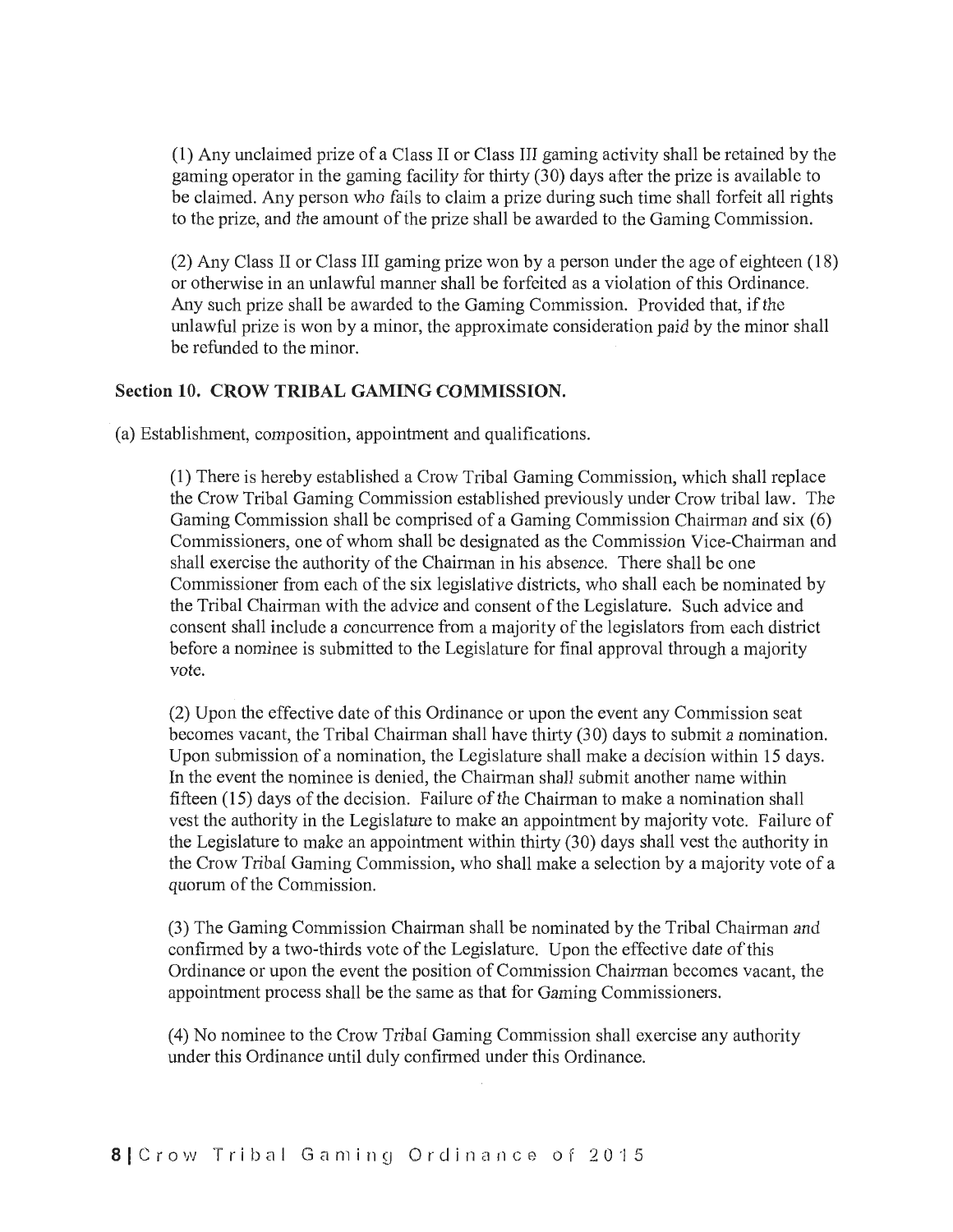- (A) In the event that a quorum of the Crow Tribal Gaming Commission has not been duly confirmed, the Chairman of the Crow Tribal Gaming Commission shall ensure compliance with this Ordinance.
- (B) In the event that a quorum of the Crow Tribal Gaming Commission has not been duly confirmed, and no Chairman has been employed by the Gaming Commission, the Tribal Chairman may appoint an interim Chairman to ensure compliance with this Ordinance. The appointment of an interim Chairman shall not exceed 120 days. No individual may be appointed as the interim Chairman for two successive terms. The interim Chairman may be compensated for services rendered.

(5) All Crow Tribal Gaming Commissioners and the Commission Chairman shall be members of the Crow Tribal General Council and must be registered to vote in the districts they represent at the time of their confirmation.

(6) The Chairman of the Commission and each Commissioner shall demonstrate knowledge and familiarity with the following:

(A) the Indian gaming industry, generally;

(B) this Ordinance and Indian gaming regulatory law;

(C) administrative law and administrative procedure;

(D) the structure of Crow Tribal government and the 2001 Crow Tribal Constitution.

(7) Membership in the Gaming Commission shall not constitute a position of full-time employment with the Crow Tribe.

(b) Terms.

Appointments shall be for a period of four (4) years, except that of the initial members from the Lodge Grass, Black Lodge, and Arrow Creek Districts shall be for two years, which will result in staggered appointment and provide continuity within the Commission. The Chairman of the Commission and all Commissioners may be re-appointed for successive terms under the same process as the initial appointment.

(c) Conflict of interest, prohibited.

(1) The Chairman of the Gaming Commission and all Commissioners shall not at any time while serving on the Commission have any private interest in any gaming activity, including but not limited to employment or consultation, and shall not be involved in any activity which may have direct interests in conflict with gaming operations on Crow Indian land.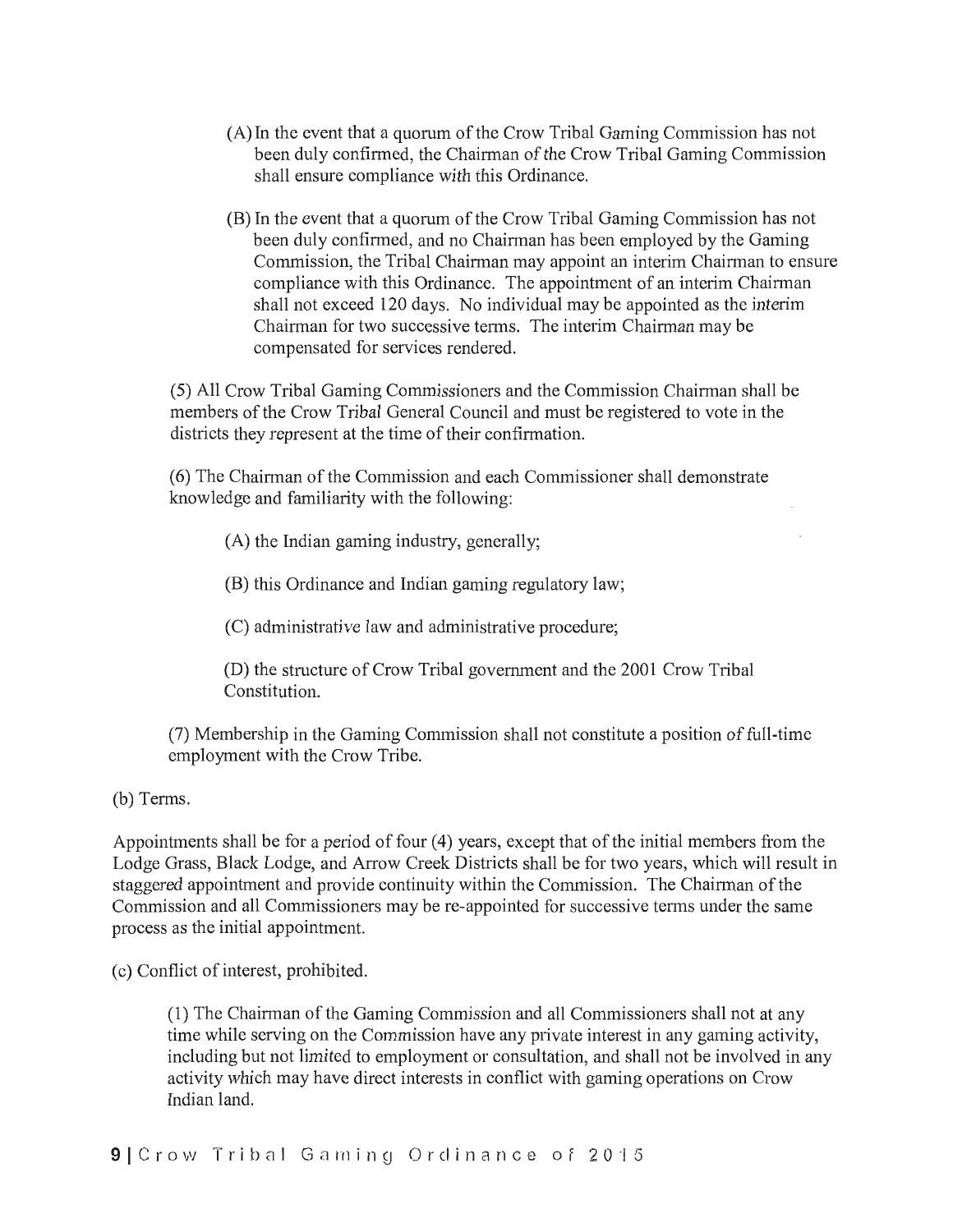(2) The Chairman of the Gaming Commission and all Commissioners are absolutely prohibited from engaging in gaming on Crow Indian Land as players.

(3) No Commissioner may hold elected office with the Crow Tribe while serving on the Gaming Commission.

#### (d) Removal.

(1) The Chairman of the Gaming Commission and all Commissioners may be removed for good cause, or by a majority of the Crow Tribal Legislature upon referral by a majority vote of a quorum of the remaining Commission, or in accordance with the process set forth in Article VIII, Section 3 of the 2001 Crow Constitution. Good cause shall exist when any condition occurs or is discovered which would exclude a person from appointment or demonstrate a willingness to disobey the requirements of this Ordinance, including but not limited to conflicts of interest, or applicable Indian gaming regulatory law.

(2) Good cause removal shall take place upon a majority vote of a quorum of the remaining Commission and shall be reviewable in Crow Tribal Court. Such judicial review shall consider all facts with a clear error standard and shall uphold the Gaming Commission decision unless found to be arbitrary, capricious, an abuse of authority, or otherwise unlawful. Provided that, all good cause removals shall be conducted in accordance with the process established in subsection (g) of this section.

(e) Duties and rule-making authority.

(1) The Gaming Commission is delegated with the authority and duty to administer and enforce all applicable provisions of this Ordinance. The Commission shall by majority vote of a quorum have the following authorities:

(A) to promulgate rules and regulations which are necessary and proper for the just implementation of this Ordinance, provided that no administrative rule or regulation shall be valid and enforceable until ratified by a joint action resolution of the Executive Branch and Legislature;

(B) to establish rules of play for each Class II and Class III game permitted, which shall be posted in an area available for open public viewing in all gaming facilities;

(C) to exercise exclusive authority to license all Class II and Class III gaming activities and persons employed in gaming activities conducted within on Crow Indian land;

(D) to conduct background investigations of key employee and primary management official applicants;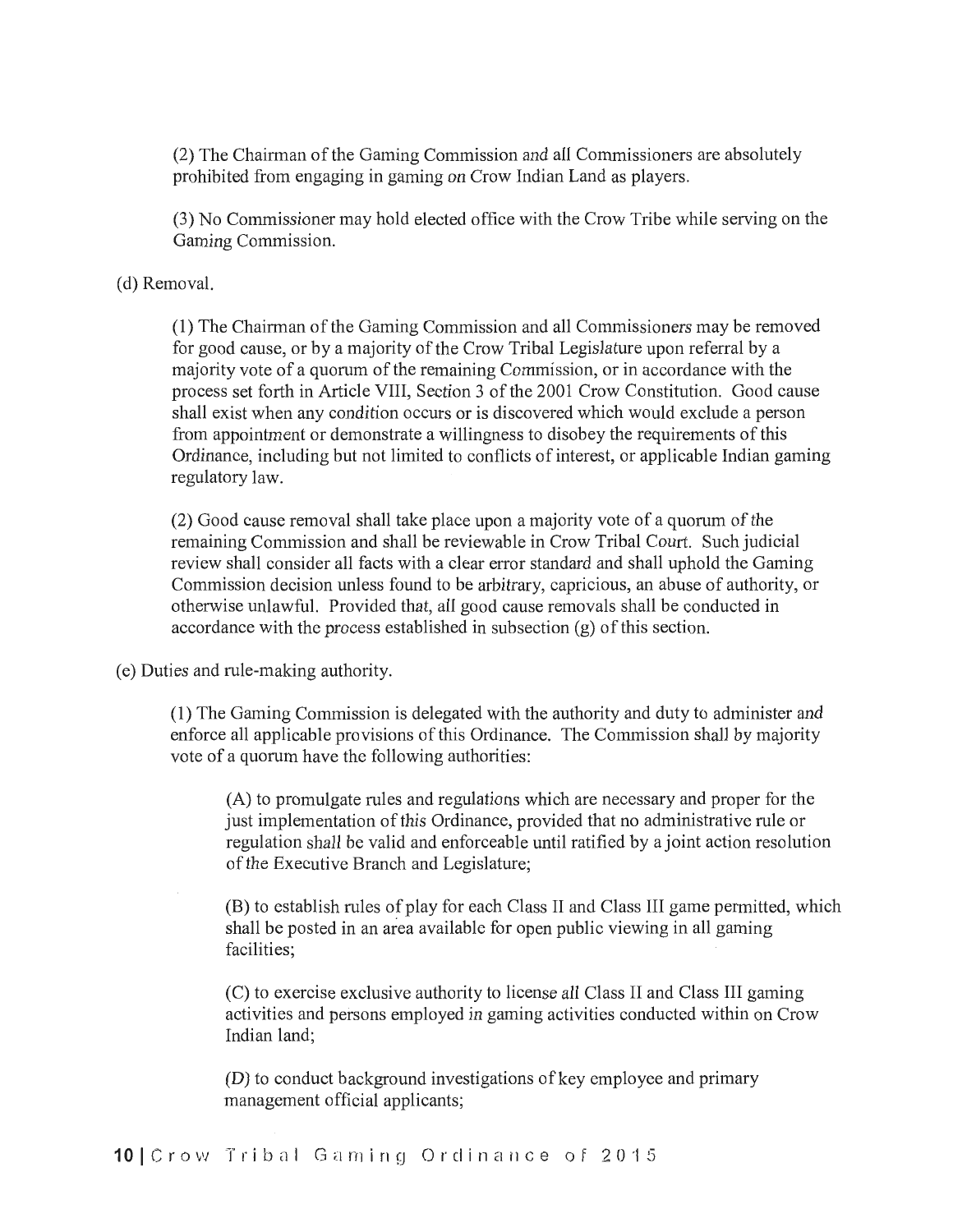(E) to carry on a continuous study and investigation of Class II and Class III gaming on Crow Indian land for the purpose of:

(I) finding any defects in, or abuses of, the standards and regulations promulgated in accordance to this Ordinance;

(II) formulating recommendations for changes in the standards and regulations in this Ordinance and any and all applicable rules and regulations promulgated in accordance thereof;

(III) preventing abuses and evasions of the standards and regulations prescribed by this Ordinance and applicable rules and regulations promulgated in accordance thereof;

Provided that, on or before the 31st of December of each year, the Commission shall submit an annual written report to the Executive Branch and Legislature containing all information gathered which is relevant to items I, II, and III above.

(F) to immediately report to the Executive Branch and the Legislature on any matters related to gaming which are deemed by the Commission to constitute an emergency requiring immediate legislative action;

(G) to employ through commissions of authority such officers as are necessary and proper to provide assistance in carrying out the specific and general powers and duties of the Gaming Commission;

(H) to employ independent legal counsel, who shall be admitted to the Crow Tribal Bar and who shall not advise the Commission Chairman in the event there is an action taken by the Chairman under subsection  $(f)$  of this section. The Commission Chairman may seek outside counsel in such circumstances. Provided that, it shall be considered a conflict of interest for any attorney employed by the Crow tribal government to provide legal counsel to the Gaming Commission or Commission Chairman.

 $(2)$  The Commission Chairman shall have the authority to call the Commission into session by giving each Commissioner notice at least seven (7) days before the first day of a scheduled session.

(3) A rule-making quorum of the Commission shall be at least five Commissioners.

(4) The Commission Chairman shall not have a vote when the Commission votes to enact, amend, or rescind a rule or regulation unless to break a tie.

(t) Enforcement and adjudication.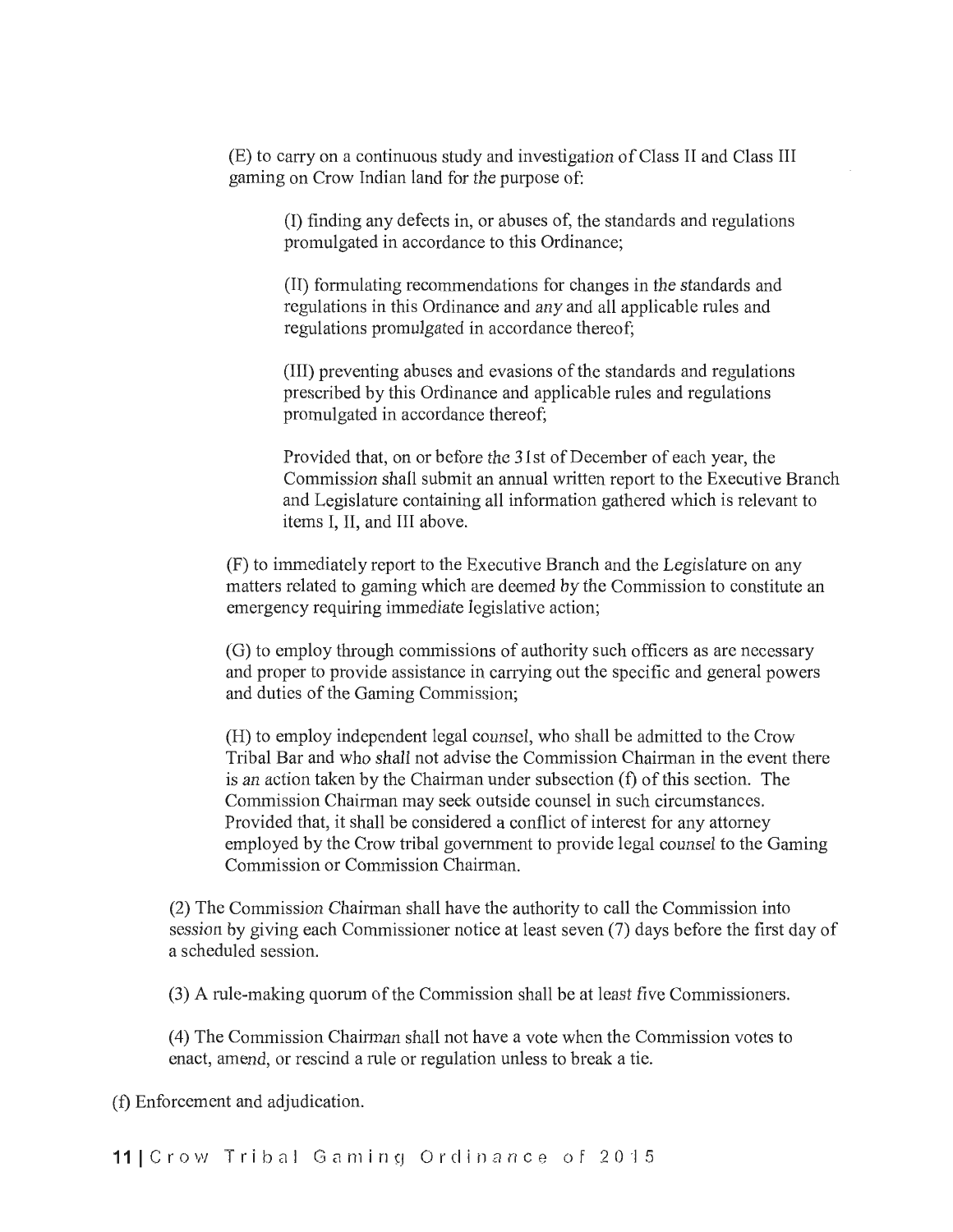(1) In order to enforce the provisions of this Ordinance and any applicable administrative regulations promulgated in furtherance therein, the Gaming Commission Chairman shall have the following authorities:

 $(A)$  to issue a written civil charge to any suspected violator, which shall contain a brief explanation of the type of activity giving rise to the violation and the alleged date of such activities, the provision of this Ordinance or the administrative regulation violated, the civil penalty sought by the Commission Chairman, and notice that the suspected violator has a right to contest the suspected violation before the Commission within fifteen (15) days of the delivery of the civil complaint.

Provided that, upon the filing of a contest by a person or entity alleged to be in violation of this Ordinance or an administrative regulation, the Commission shall notify the person of an administrative hearing on the matter which shall be scheduled within 30 days of the filing of the contest;

Provided further, that failure of a suspected violator to respond to the notice described in Part (A) above will result in a default finding of the charge being substantiated as true.

(B) to issue a written denial to a license applicant or by written order to suspend the validity of a current license with any such written denial or order containing the following:

(I) a clear explanation of the reason why the Commission has taken such action;

(II) the provision of this Ordinance or the administrative regulation which the applicant or licensee has violated or showed a deficiency regarding;

(III) the effective date of the action;

(IV) the civil penalties sought, if any;

(V) notice that the suspected violator has a right to appeal the license denial before the Commission within fifteen (15) days of the delivery of the notice to the licensee or applicant.

Provided that, upon the filing of an appeal by a licensee or license applicant, the Commission Chairman shall notify the person of an administrative review hearing which shall be scheduled within thirty (30) days of the filing of an appeal.

#### (g) Review hearings.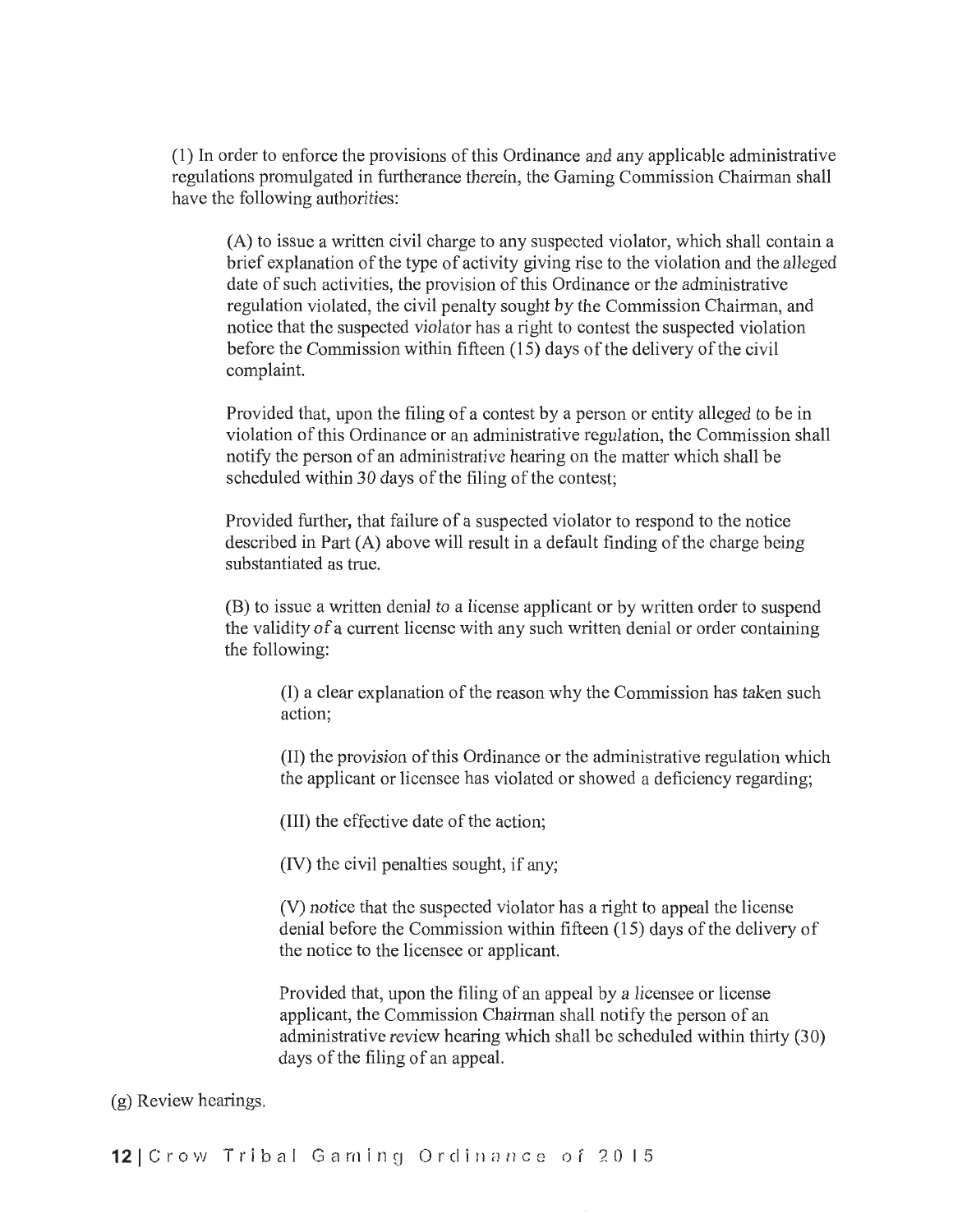(1) On appeal from any charge, license denial, license suspension or revocation, or other administrative action affecting a gaming operator or gaming employee, the affected person or persons shall have a right to appeal such action to the Commission in accordance with this subsection.

(2) The following shall be required for any lawful review hearing under this section:

(A) all review hearings shall be conducted by a quorum of the Commission, which shall consist of at least five (5) Commissioners;

(B) all review hearings shall be on the record and open to the public;

(C) all review hearings shall be conducted on the Crow Reservation;

(D) the person or persons subject to a review hearing shall have the right to submit a written explanation or argument on their behalf, shall have a right to counsel, who must be admitted to the Crow Tribal Bar, and shall have a reasonable amount of time to present their case during their hearing before the Commission;

(E) public notice shall be given to the General Council and Crow tribal government at least fourteen (14) days before any review hearing is conducted. Such notice shall contain the cases or subjects to be discussed, the location and time scheduled, and any other information relevant to ensuring public knowledge of the proceedings;

(F) all review hearing decisions by the Commission must be by a majority vote of a quorum of the Commission. The Commission Chairman shall not be entitled to vote in a review hearing. In the event of a tie vote, the Commission action shall be considered stayed pending further review, which shall require further deliberation and a final vote within three (3) days. In the event the vote remains tied, the action is dismissed with prejudice;

(G) upon the entry of a majority vote and decision by the Commission in a review hearing, a written opinion shall be made by a Commissioner as determined by a majority of the Commission. Such opinion shall be considered a final agency action and must include a finding of facts and a determination of law. The opinion shall be immediately delivered to the person subject to the Commission action and shall be considered a public document and shall be permanently maintained as a public record by Commission and the Tribal Secretary, along with any subsequent court records;

(H) all final agency actions under this section are reviewable in the Crow Tribal Court under a de novo review of any questions of law and a clear error standard of review of all findings of fact.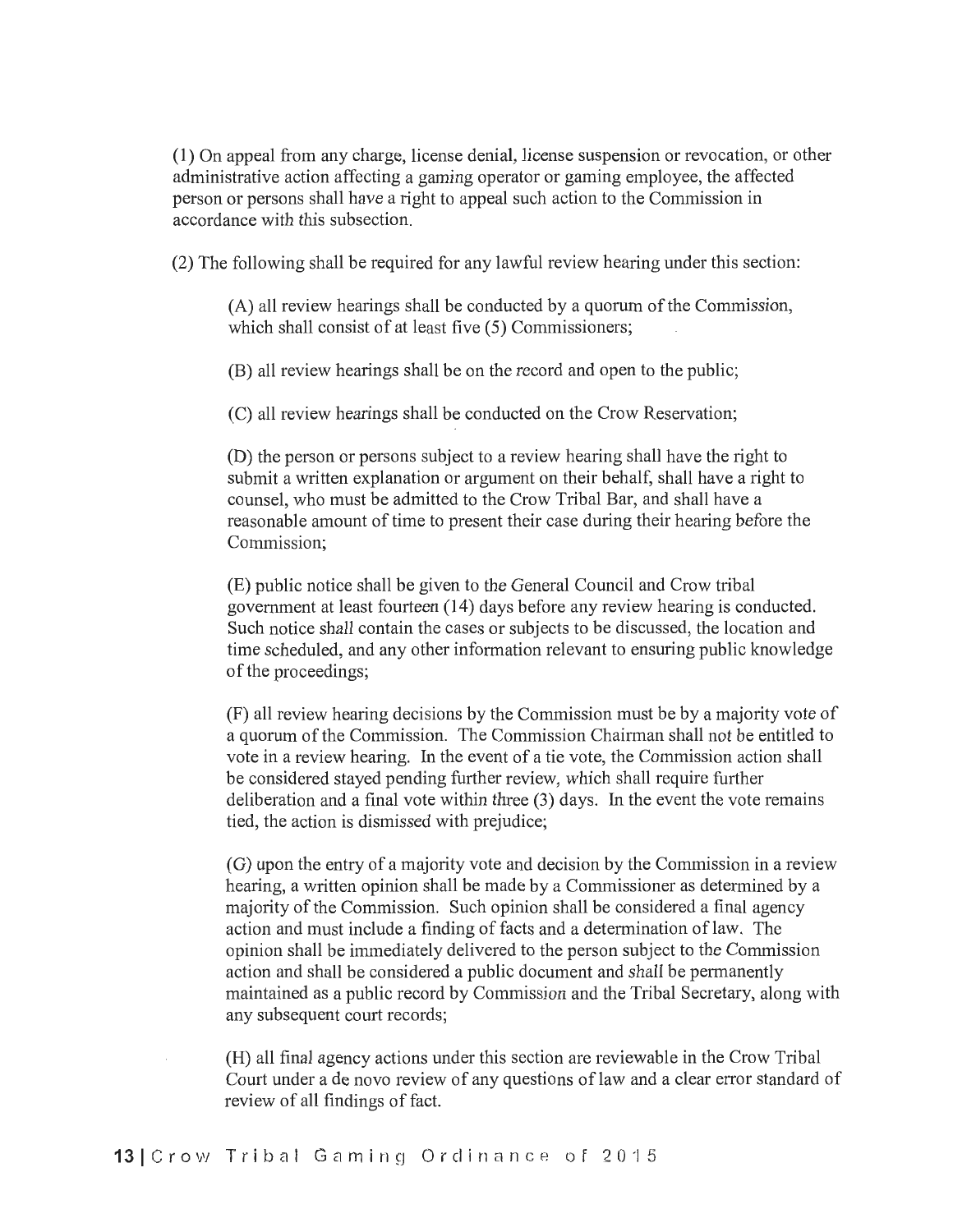Provided that, any appeal for judicial review must be filed in the Crow Tribal Court and Gaming Commission within fifteen (15) days of the time notice was provided to the petitioner of the Commission's action.

(3) In the event the Commission Chairman or Commission do not meet any of the procedural requirements contained in this section, the party subject to the Commission Chairman or Commission's action may file for injunctive relief in Crow Tribal Court and may seek a dismissal of the action.

(h) Compensation.

The Gaming Commission Chairman, Commissioners, and employees shall be reasonably compensated, as determined by the Executive Branch Officials. The compensation shall be paid from the Crow tribal general fund and from net revenue from gaming activities.

## **Section 11. TRIBAL GAMING LICENSES.**

(a) Types of licenses to be issued.

(1) The Crow Tribal Gaming Commission shall issue the following licenses for Class II and Class III gaming (including horse racing):

- (A) Gaming Operations. Each gaming facility on Crow Indian Lands shall obtain a license. Each gaming facility, in anticipation of conducting Class II or Class III gaming on Crow Indian Lands shall apply for a license authorizing such gaming;
- (B) Gaming Employees. Any person who has been hired for employment in any licensed gaming operation as a primary management official, a key employee, or other gaming employee as deemed necessary by the Gaming Commission to be licensed, shall apply for a license authorizing such employment;
- (C) Any Entity that provides any goods or services (except professional, legal and accounting services to a gaming facility), the value of which exceeds \$75,000 annually, or any Entity that provides any amount of gaming equipment in connection with the operation of Class II or Class III gaming in the gaming facility, shall apply for and obtain a license prior to providing such services;
- (D) Any person seeking to establish a gaming operation, become a gaming employee, or provide gaming services on Crow Indian land shall apply for, and receive, all required licenses prior to engaging in such activity; and,
- (E) Any other license or combination of licenses established by the Gaming Commission under administrative regulation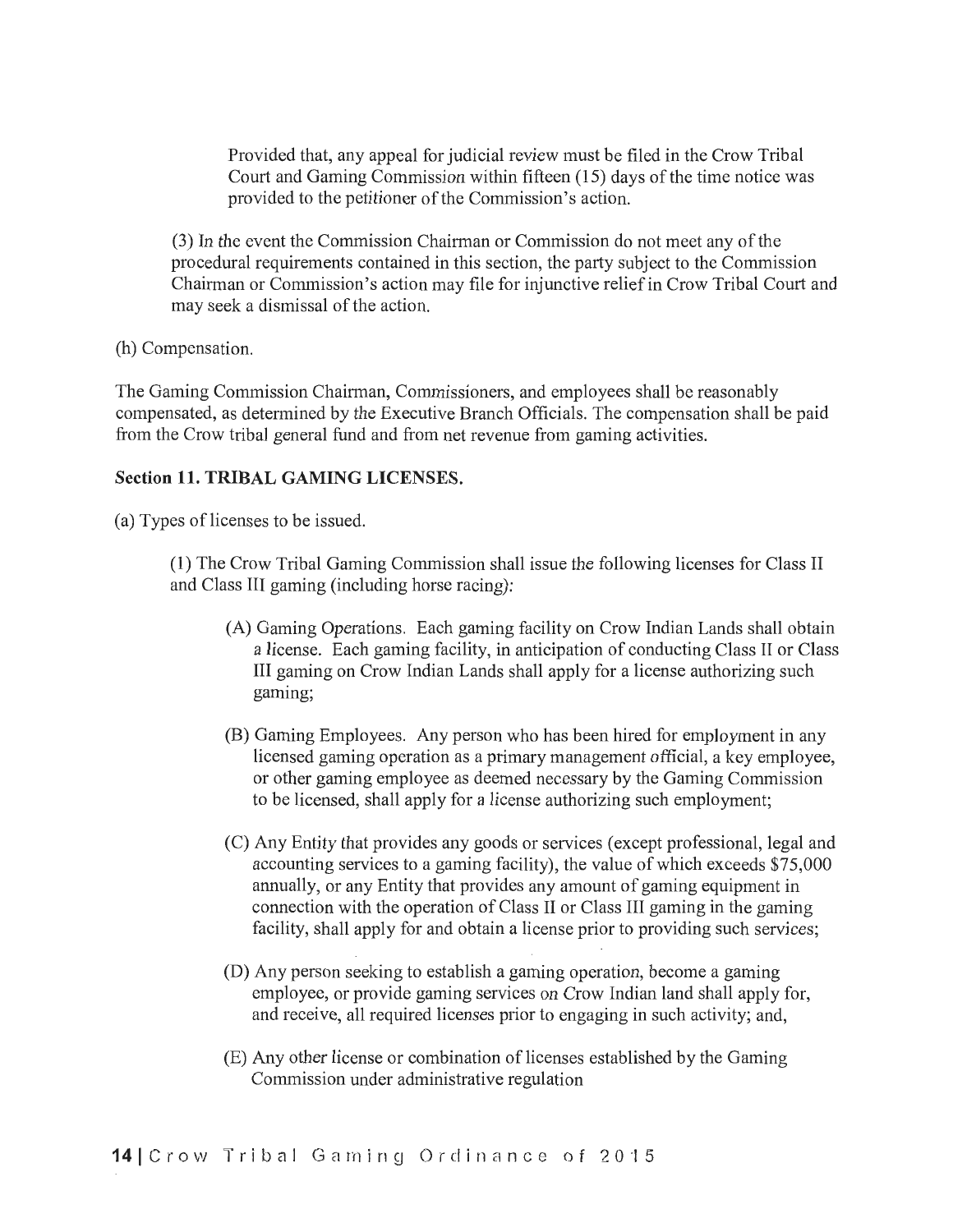(2) Licenses shall indicate the type and class of license on the face of the license. A combined Class II and Class III license may be issued if appropriate.

(b) License fees.

(1) Any person applying for a gaming license pursuant to this Ordinance shall submit his or her application and all required forms and information, as set forth by the Gaming Commission regulations.

(2) The Crow Tribal Gaming Commission shall promulgate rules to establish fees for application, background investigations and licenses.

(c) License fee waiver.

The Tribal Gaming Commission may waive fees under the following circumstances:

(1) where a licensee or license applicant is unable to pay fees due to a demonstrated financial exigency; or

(2) where the license applicant is a non-profit entity chartered under federal or ttibal law and the intended purpose of the gaming is for a charitable fund-raiser.

(d) License renewal.

A licensee shall, at least thirty (30) days prior to the expiration of their license submit an application for renewal and any required forms and information together with a renewal fee equivalent to 75% of the applicable license fee.

## Section 12. TRIBAL GAMING LICENSE VALIDITY: EFFECTIVE PERIOD AND LOCATION.

(a) Period.

Gaming licenses shall be valid and effective for a period of one (1) calendar year from the date of issuance, unless the license is suspended or revoked for cause after notice and hearing pursuant to this Ordinance. The effective date and period of the license shall be stated on the face of the license.

(b) Location.

(1) A gaming license shall be valid for one ( 1) facility or location only, and the location shall be identified on the face of the license.

(2) If a person or entity desires to be employed with more than one gaming operation, a separate gaming license must be obtained for each separate gaming operation.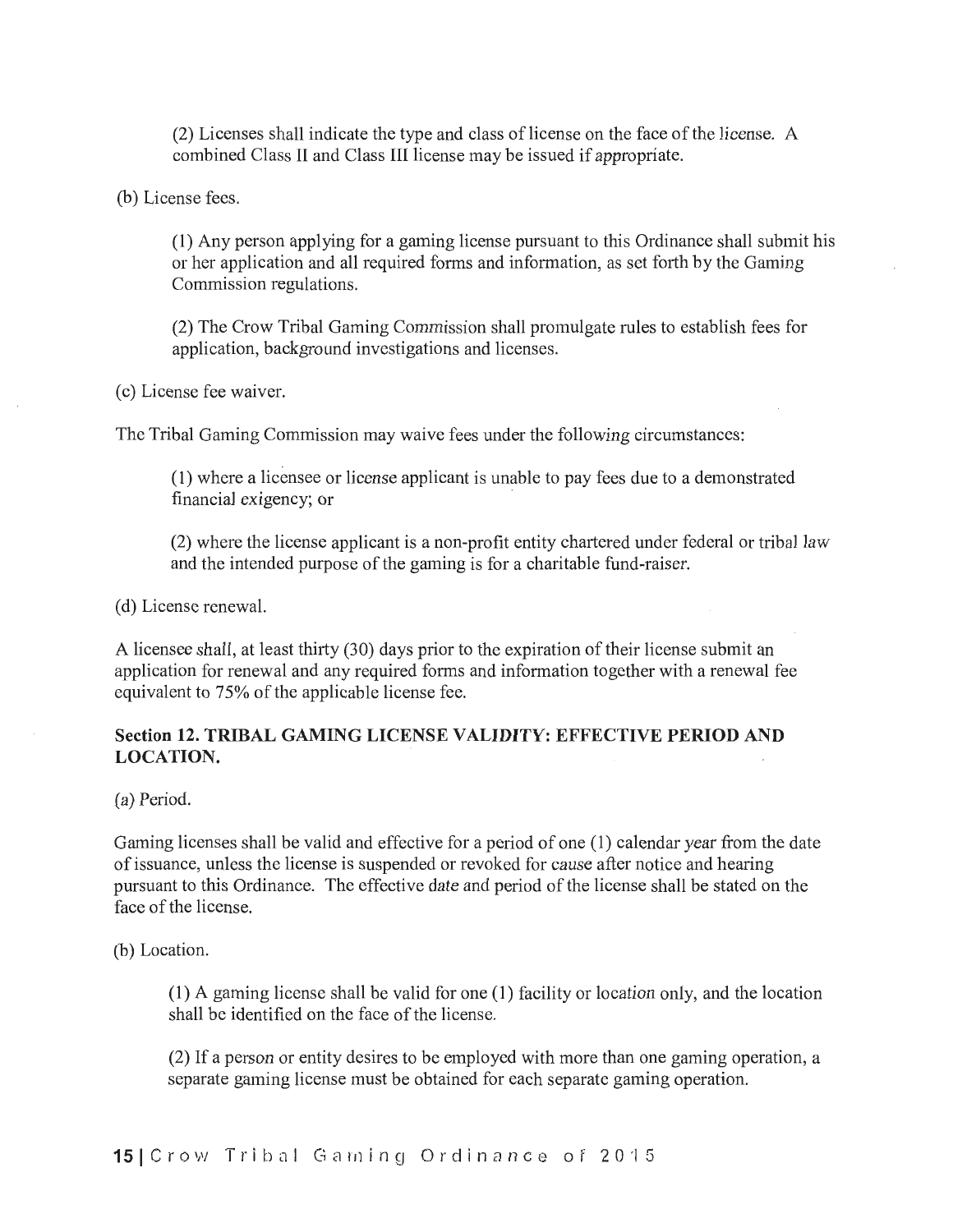(c) Facility licenses.

Each gaming facility must be separately licensed and such licenses shall be displayed prominently in an area of public viewing in the gaming facility.

#### Section 13. TRIBAL GAMING LICENSES: QUALIFICATIONS AND REQUIREMENT.

(a) Generally.

(1) An application to receive a license or to be found suitable to receive a license shall not be granted unless the Gaming Commission is satisfied, after review of a background investigation that such applicant is:

(A) a person of good character, honesty and integrity;

(B) a person whose prior activities, criminal record, if any, reputation, habits and associations do not pose a threat to the public interest or to the effective regulation of gaming, or create or enhance the dangers of unsuitable, unfair or illegal practices and methods and activities in the conducting of gaming or the canying on of the business and financial arrangements incidental thereto; and

(C) in all other respects is qualified to be licensed or found suitable consistent with the declared policy of the Crow Tribe under this Ordinance.

(2) An application to receive a license or to be found suitable constitutes a request for a determination of the applicant's general character, integrity and ability to participate or engage in, or be associated with gaming on Crow Indian land. Any written or oral statement made in the course of an official proceeding of the Gaming Commission or the National Indian Gaming Commission by any member thereof, or any witness testifying under oath which is relevant to the purpose of the proceeding is absolutely privileged, and does not impose liability or defamation constituting a ground for recovery in any civil action.

## (b) Privacy Notice

(1) An application fonn for a key employee or a primary management official must contain the following statement:

In compliance with the Privacy Act of 1974, the following information is provided: Solicitation of the information on this form is authorized by 25 U.S.C. 2701 *et seq.* The purpose of the requested information is to determine the eligibility of individuals to be granted a gaming license. The information will be used by the Tribal gaming regulatory authorities and by the National Indian Gaming Commission (NIGC) members and staff who have need for the information in the performance of their official duties. The information may be disclosed by the Tribe or the NIGC to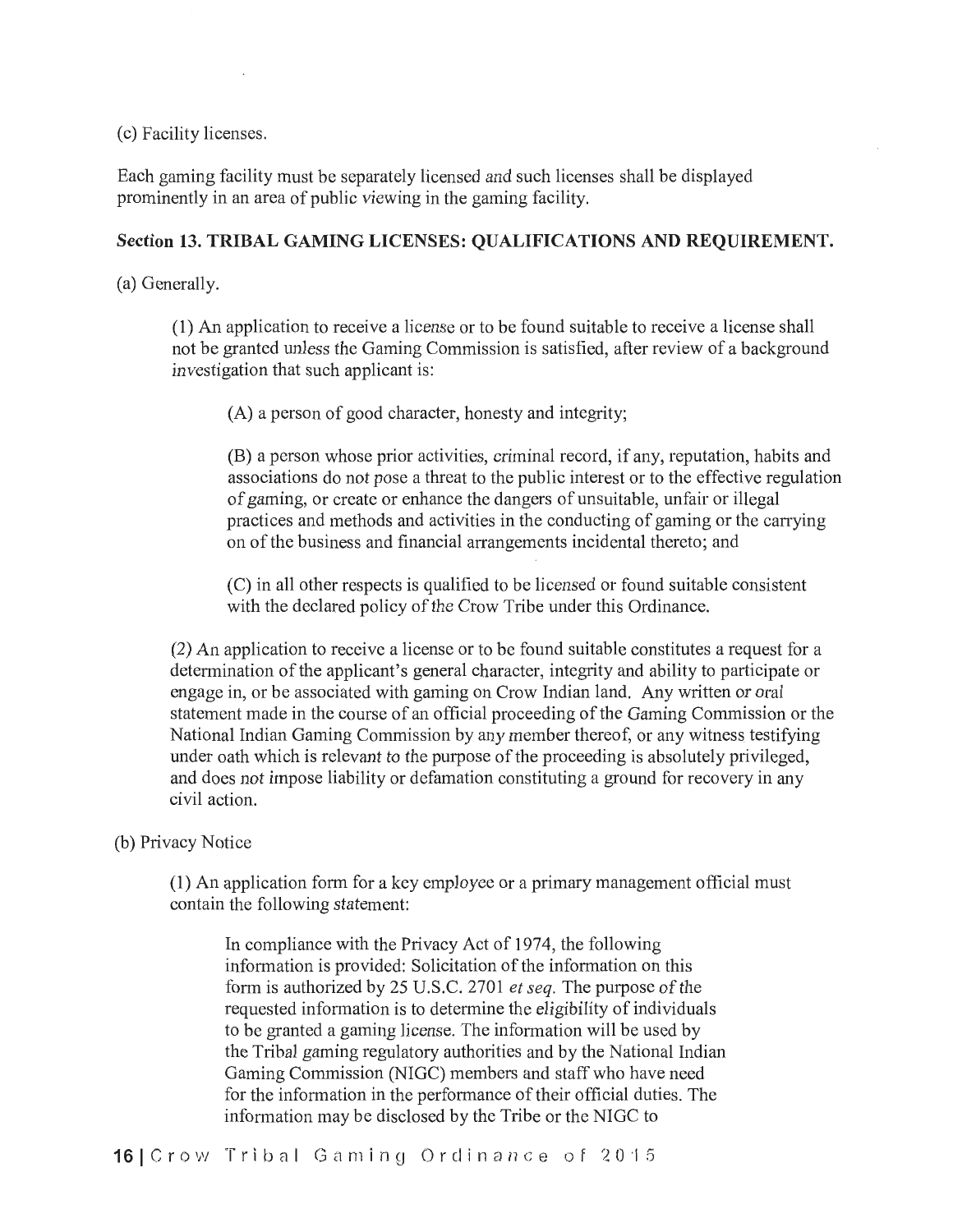appropriate Federal, Tribal, State, local, or foreign law enforcement and regulatory agencies when relevant to civil, criminal or regulatory investigations or prosecutions or when pursuant to a requirement by a tribe or the NIGC in connection with the issuance, denial, or revocation of a gaming license, or investigations of activities while associated with a tribe or a gaming operation. Failure to consent to the disclosures indicated in this notice will result in a tiibe's being unable to license you for a primary management official or key employee position. The disclosure of your Social Security Number (SSN) is voluntary. However, failure to supply a SSN may result in errors in processing your application.

(2) A tribe shall notify in writing existing key employees and primary management officials that they shall either:

(A) Complete a new application form that contains a Privacy Act notice; or

(B) Sign a statement that contains the Privacy Act notice and consent to the routine uses described in that notice.

(C) All license application fotms used one-hundred eighty (180) days after the enactment of this ordinance shall comply with this section.

*(c) Notice regarding false statements.* 

(1) An application form for a key employee or a primary management official must contain the following statement:

A false statement on any part of your license application may be grounds for denying a license or the suspension or revocation of a license. Also, you may be punished by fine or imprisonment (U.S. Code, Title 18, section 1001).

(2) The ttibal gaming commission must notify in writing existing key employees and primary management officials that they shall either:

- (A) Complete a new application form that contains a notice regarding false statements; or
- (B) Sign a statement that contains the notice regarding false statements.

(3) All license application forms used 180 days after enactment of this gaming ordinance shall comply with this section.

( *d)Background investigations.* 

The Gaming Commission shall perform a background investigation for each primary

17 Crow Tribal Gaming Ordinance of 2015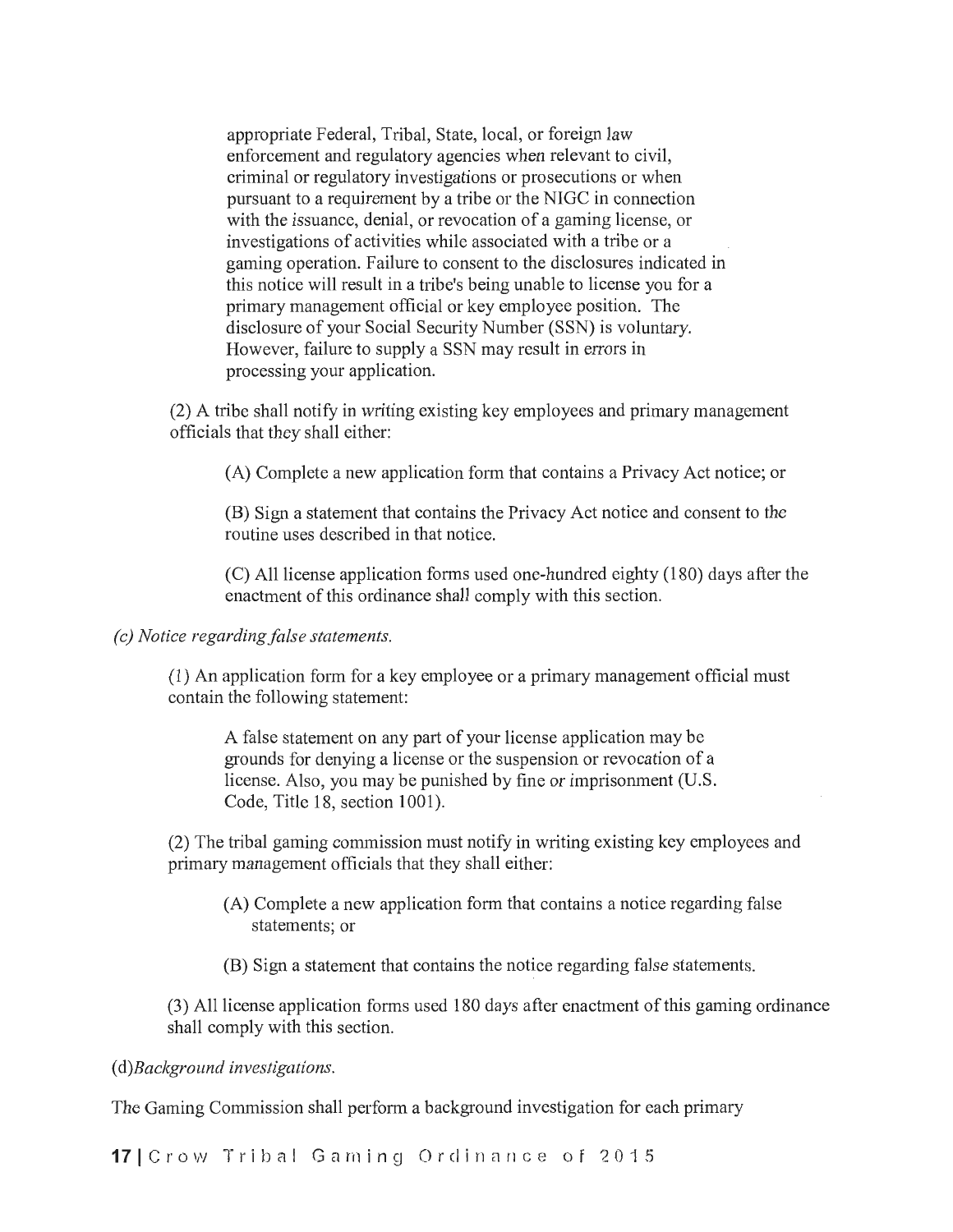management official and for each key employee of a gaming operation.

(1) The Gaming Commission must request from each primary management official and from each key employee all of the following information:

 $(A)$  Full name, other names used (oral or written), social security number(s), birth date, place of birth, citizenship, gender, all languages (spoken or written);

(B) Currently and for the previous five years: Business and employment positions held, ownership interests in those businesses, business and residence addresses, and driver's license numbers;

(C) The names and current addresses of at least three personal references, including one personal reference who was acquainted with the applicant during each period of residence listed under paragraph (a)(2) of this section;

(D) Current business and residence telephone numbers;

(E) A description of any existing and previous business relationships with Indian tribes, including ownership interests in those businesses;

(F) A description of any existing and previous business relationships with the gaming industry generally, including ownership interests in those businesses;

(G) The name and address of any licensing or regulatory agency with which the person has filed an application for a license or permit related to gaming, whether or not such license or permit was granted;

(H) For each felony for which there is an ongoing prosecution or a conviction, the charge, the name and address of the court involved, and the date and disposition if any;

(I) For each misdemeanor conviction or ongoing misdemeanor prosecution (excluding minor traffic violations) within 10 years of the date of the application, the name and address of the court involved and the date and disposition;

(J) For each criminal charge (excluding minor traffic charges) whether or not there is a conviction, if such criminal charge is within 10 years of the date of the application and is not otherwise listed pursuant to paragraph (a)(8) or (a)(9) of this section, the criminal charge, the name and address of the court involved and the date and disposition;

(K) The name and address of any licensing or regulatory agency with which the person has filed an application for an occupational license or pennit, whether or not such license or permit was granted;

(L) A photograph;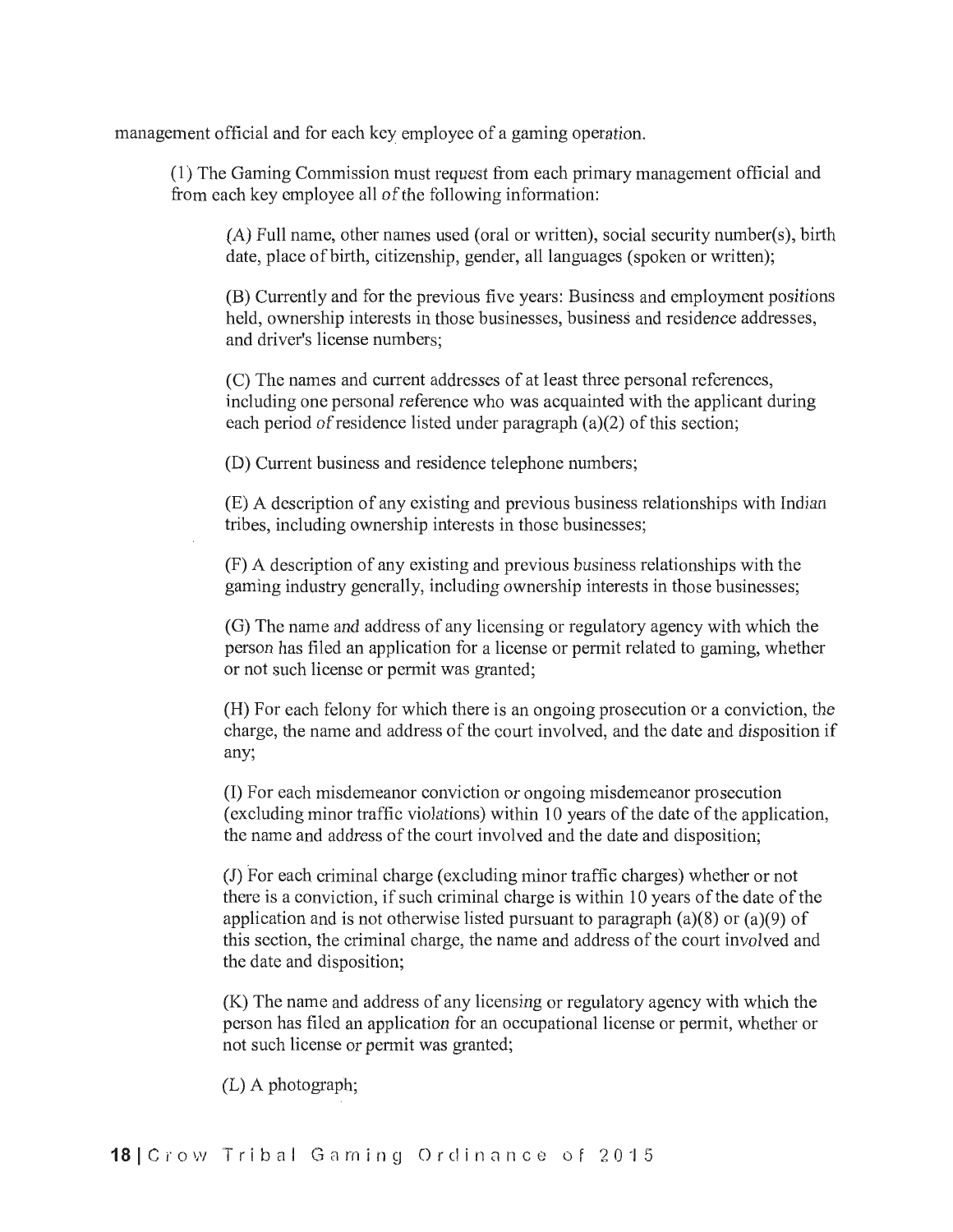(M) Fingerprints taken by a Crow tribal, federal, or state law enforcement agency in accordance with guidelines established by federal protocol and which shall be sent directly to the National Indian Gaming Commission by the law enforcement agency taking the fingerprints; and,

(N) Any other information the Gaming Commission deems relevant.

(2) If, in the course of a background investigation, the Tribal Gaming Commission discovers that the applicant has a notice ofresults on file with the National Indian Gaming Commission from a prior investigation and the Gaming Commission has access to the earlier investigative materials (either through the National Indian Gaming Commission or the previous tribal investigative body), the Tribal Gaming Commission may rely on those materials and update the investigation and investigative report under 25 C.F.R. § 556.6(b)(l).

(3) In conducting a background investigation, the Gaming Commission, and its agents, shall keep confidential the identity of each person interviewed in the course of the investigation.

(4) The Gaming Commission is authorized to appoint one or more investigators to fulfill the requirements of this section.

*(e) Tribal eligibility determination.* 

The Gaming Commission shall conduct an investigation sufficient to make an eligibility determination.

(1) To make a finding concerning the eligibility of a key employee or primary management official for granting of a gaming license, the Gaming Commission shall review a person's:

(A) Prior activities;

(B) Criminal record, if any; and

(C) Reputation, habits and associations.

(2) No person shall be employed by a gaming enterprise operated on Crow Indian Land who:

(A) has been convicted of or who has pled guilty or nolo contendere to any felony, gambling offense, or other offense involving moral turpitude except that misdemeanors committed before such person's 18th birthday shall not act to bar his or her employment; or

(B) is under the age of 18; and,

(C) further, no person shall be employed as a primary management official or key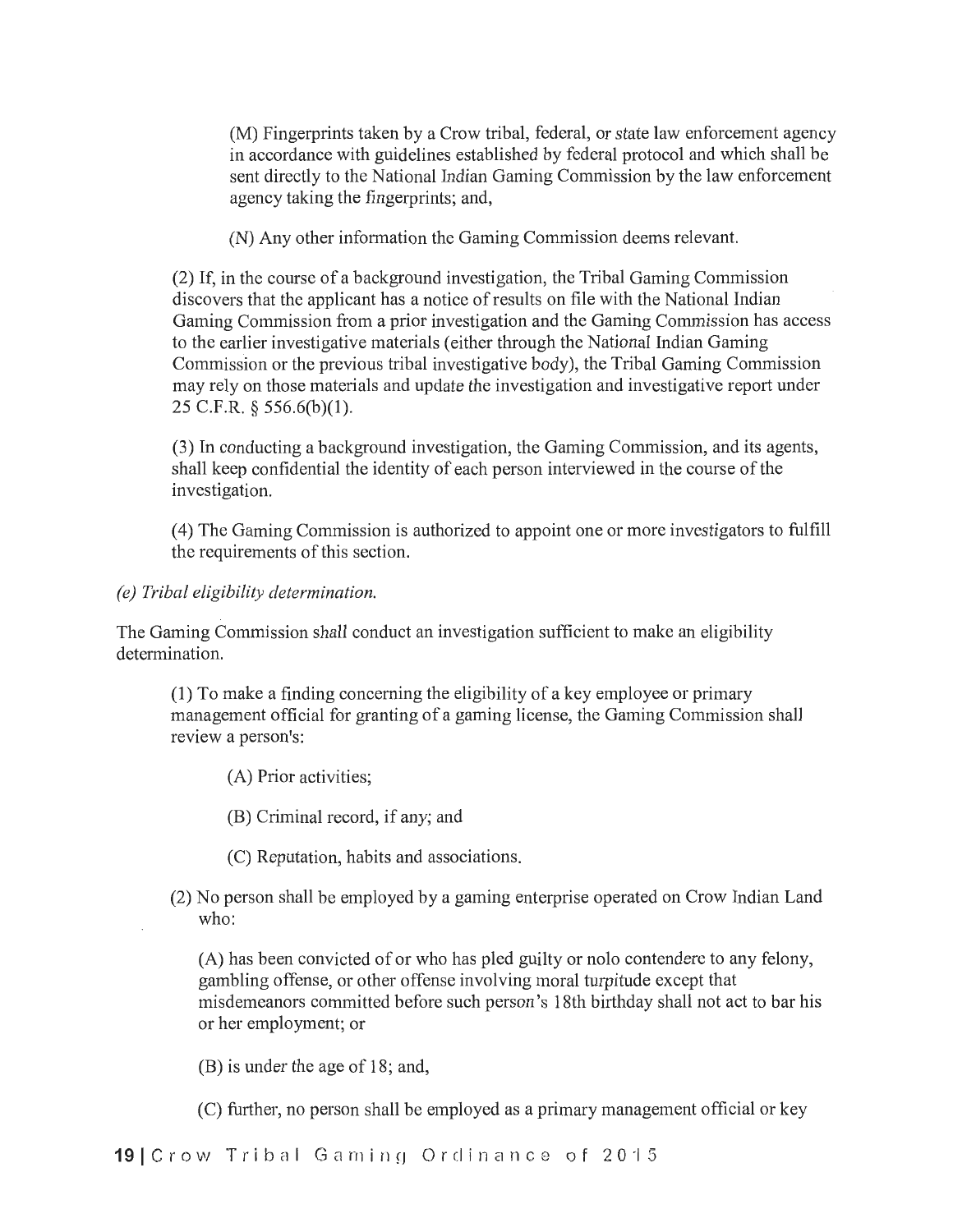employee who is under the age of 21.

(3) If the Gaming Commission, in applying the standards adopted in this ordinance, determines that licensing of the person poses a threat to the public interest or to the effective regulation of gaming, or creates or enhances the dangers of unsuitable, unfair, or illegal practices and methods and activities in the conduct of gaming, the Gaming Commission shall not license that person in a key employee or primary management official position.

*(/) Report to the National Indian Gaming Commission.* 

(1) The Gaming Commission shall maintain a complete application file of each primary management official and key employee containing the information listed under  $\S 13(d)$ .

 $(2)$  Before issuing a license to a primary management official or to a key employee, the Gaming Commission shall:

(A) Create and maintain an investigative report on each background investigation. An investigative report shall include all of the following:

- (i) Steps taken in conducting a background investigation;
- (ii) Results obtained;
- (iii) Conclusions reached; and
- (iv) The basis for those conclusions.

(B) Where the Gaming Commission has appointed an investigator pursuant to § 13(d), above, the independent investigator must prepare the written report required under this section. Where no independent investigator has been appointed, the report required under this section shall be prepared by the Gaming Commission Chairman.

(C) Submit a notice ofresults of the applicant's background investigation to the National Indian Gaming Commission no later than sixty (60) days after the applicant begins work. The notice of results shall contain:

(i) Applicant's name, date of birth, and social security number;

(ii) Date on which applicant began or will begin work as key employee or primary management official;

(iii) A summary of the information presented in the investigative report, which shall at a minimum include a listing of:

(A) Licenses that have previously been denied;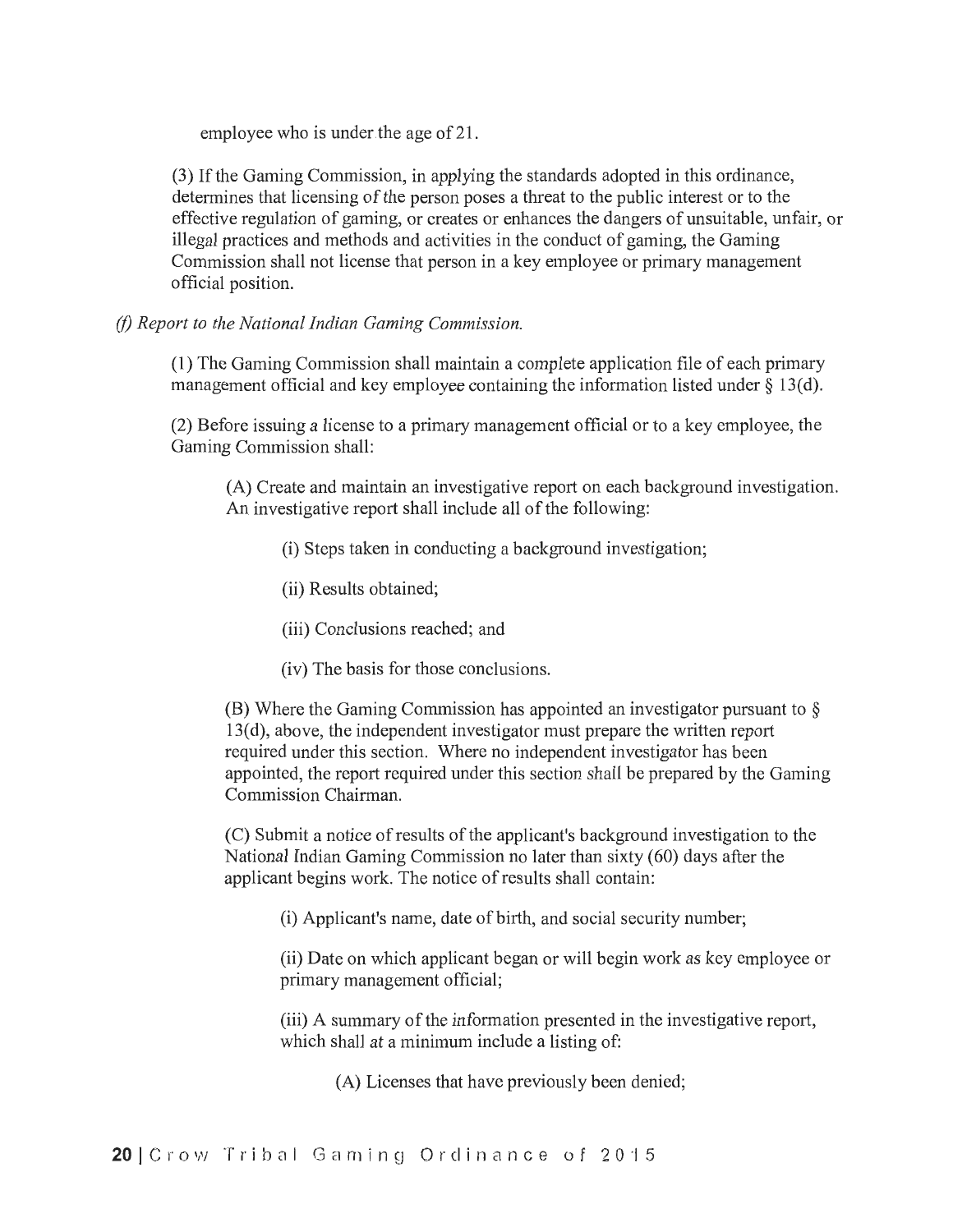(B) Gaming licenses that have been revoked, even if subsequently reinstated;

(C) Every known criminal charge brought against the applicant within the last 10 years of the date of application; and

(D) Every felony of which the applicant has been convicted or any ongoing prosecution.

(iv) A copy of the eligibility determination made under  $\S$  13(e).

*(g) Notice.* 

All notices under this section shall be provided to the National Indian Gaming Commission through the appropriate Regional office.

(h) Review of notice of results for a key employee or primary management official.  $\Box$ 

 $(1)$  Upon receipt of a complete notice of results for a key employee or primary management official as required by  $\S$  13(f) of this ordinance, the Chairperson of the National Indian Gaming Commission has 30 days to request additional information from a tribe concerning the applicant or licensee and to object.

(2) If the National Indian Gaming Commission has no objection to the issuance of a license, it will notify the Tribe within thirty (30) days of receiving notice of results submitted to it pursuant to §13(e).

(3) If, within the 30-day period described in § 13(h), the National Indian Gaming Commission provides the Tribe with a statement itemizing objections to the issuance of a license to a key employee or to a primary management official applicant for whom the Tribe has provided a notice of results, the Ttibal Gaming Commission shall reconsider the application, taking into account the objections itemized by the National Indian Gaming Commission. The Tribal Gaming Commission shall make the final decision whether to issue a license to such applicant.

(4) If the Tribal Gaming Commission has issued the license before receiving the National Indian Gaming Commission's statement of objections, notice and hearing shall be provided to the licensee as provided by  $\S$  13(j).

(i) Notification to the NIGC of license decisions and retention obligations.  $\Box$ 

(1) After the Ttibal Gaming Commission has provided a notice of results of the background check to the National Indian Gaming Commission, the Tribal Gaming Commission may license a primary management official or key employee.

(2) Within 30 days after the issuance of the license, the Tribal Gaming Commission must notify the National Indian Gaming Commission of its issuance.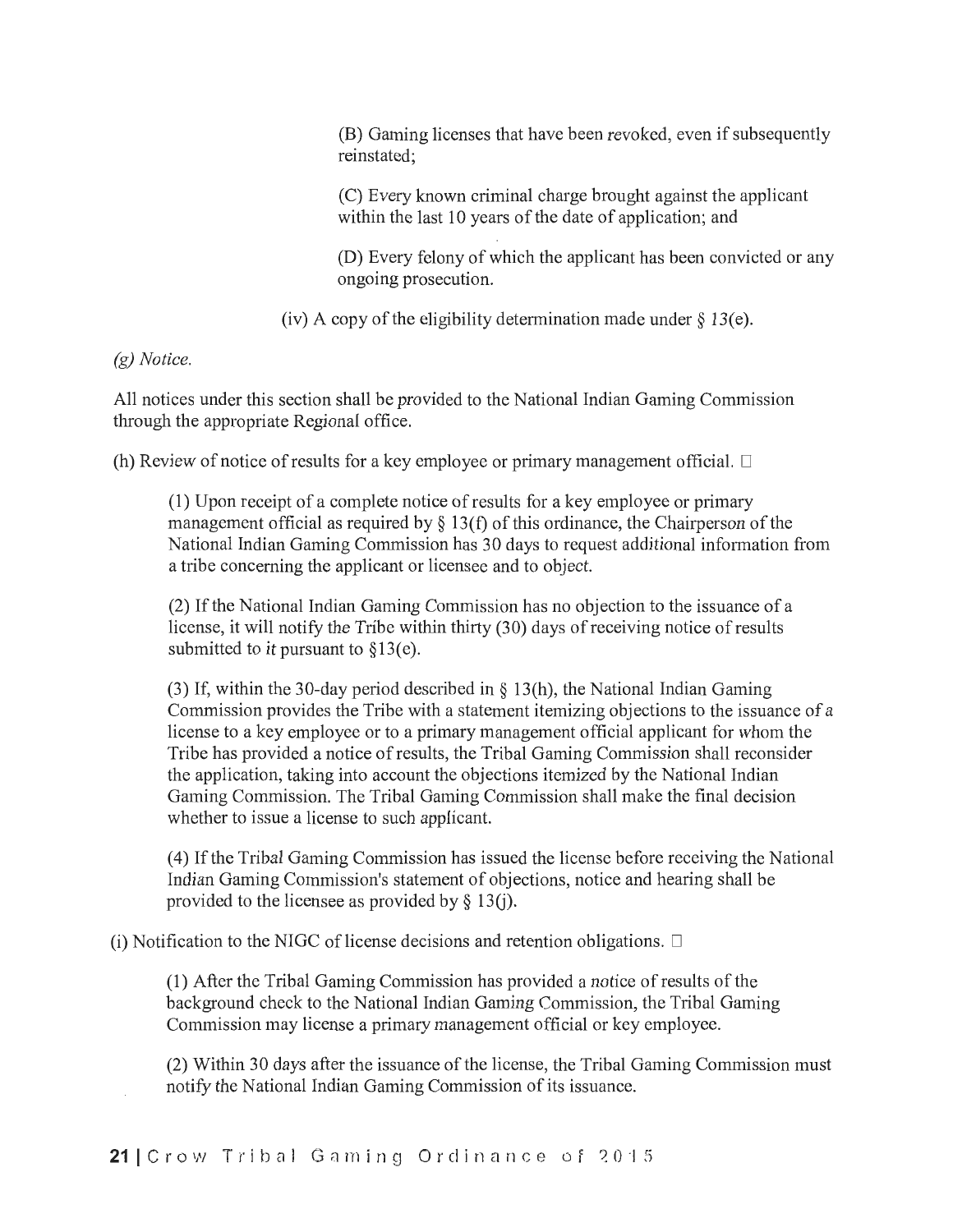(3) A gaming operation shall not employ a key employee or primary management official who does not have a license after ninety (90) days.

(4) If the Tribal Gaming Commission does not license an applicant-

(A) The Tribal Gaming Commission shall notify the National Indian Gaming Commission; and,

(B) Shall forward copies of its eligibility determination and notice of results, under paragraph (f) of this Section, to the National Indian Gaming Commission for inclusion in the Indian Gaming Individuals Record System.

(5) A tribe shall retain the following for inspection by the Chair or his or her designee for no less than three years from the date of termination of employment:

(A) Applications for licensing;

(B) Investigative reports; and

(C) Eligibility determinations.

(j) Notice of information impacting eligibility and licensee's right to a hearing.

(1) If, after the issuance of a gaming license, the National Indian Gaming Commission receives reliable information indicating that a key employee or a primary management official is not eligible for employment under§ 13(e) of this chapter, the National Indian Gaming Commission is required to notify the Tribe of the information pursuant to 25 C.F.R. § 558.4.

(2) Upon receipt of such notification from the National Indian Gaming Commission under paragraph (1) of this section, the Tribal Gaming Commission shall immediately suspend the license and shall provide the licensee with written notice of suspension and proposed revocation.

(3) The Tribal Gaming Commission shall notify the licensee of a time and a place for a hearing on the proposed revocation of a license. Such hearings shall be conducted in accordance with the procedures established in  $\S$  10(g) of this Ordinance.

( 4) A right to a hearing under this subsection shall vest only upon receipt of a license granted under this Ordinance, following the approval of this Ordinance by the National Indian Gaming Commission.

(5) After a revocation hearing, the Tribal Gaming Commission shall decide to revoke or to reinstate a gaming license. The Tribal Gaming Commission shall notify the National Indian Gaming Commission of its decision within 45 days of receiving notification from the National Indian Gaming Commission pursuant to paragraph (a) of this section.

(k) Submission of notices.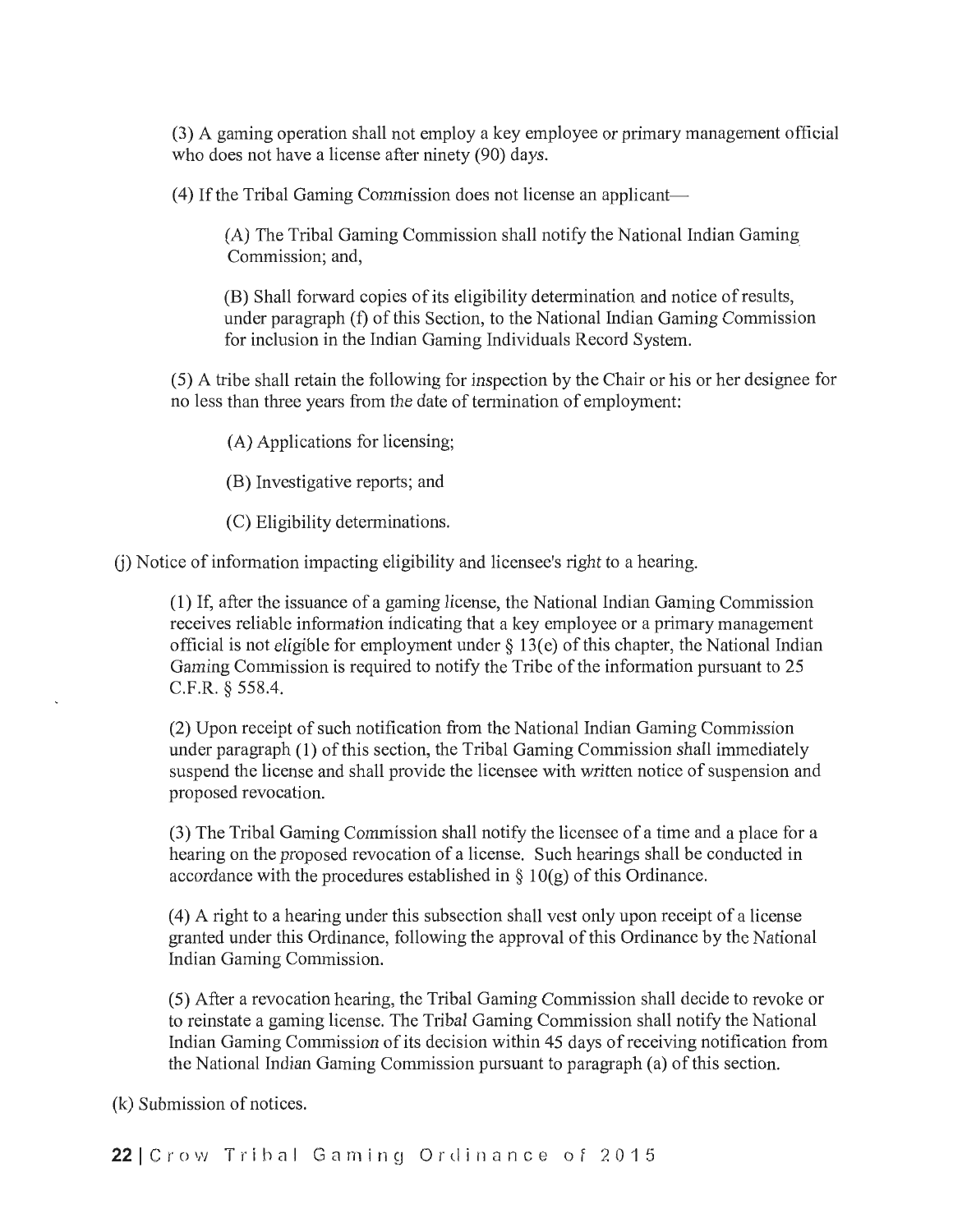(1) All notices under this part shall be provided to the National Indian Gaming Commission through the appropriate Regional office.

(I) Other requirements of employment

(1) No person shall be employed as a primary management official or key employee in a Class II or Class III gaming activity who:

(A) has not first applied for and obtained a gaming license, pursuant to this Ordinance;

(B) is ineligible for fidelity bonding or similar insurance covering employee dishonesty.

(2) Every person employed at a gaming facility operated on Crow Indian land shall wear an identification badge which conspicuously states the place of employment, the full name of the person and their position of employment.

# Section 14. LICENSE SUSPENSION AND REVOCATION.

(a) Suspension and revocation.

The Gaming Commission Chairman shall immediately suspend and, after notice and hearing is provided, the Gaming Commission may revoke the license of any owner, primary management official, or key employee of a Class II or Class III gaming operation if the Commission determines that the owner, primary management official, or key employee is in violation of this Ordinance or applicable Indian gaming regulatory law.

(b) Suspension and revocation notices.

All license suspension and revocation notices shall be provided to the licensee in accordance with the procedure established in Section 10 of this Ordinance and any regulations promulgated by the Gaming Commission. A copy of any revocation notice shall be sent to the National Indian Gaming Commission.

( c) Application for relicensing.

No person or entity whose Class II or Class III gaming license has been revoked shall be eligible for a new license until twelve (12) months after the effective date of the license revocation.

## Section 15. CLASS II GAMING.

(a) License required.

(1) No person or entity shall own an interest in or operate a Class II gaming activity on Crow Indian land unless that person or entity has first received a license to conduct Class

23 | Crow Tribal Gaming Ordinance of 2015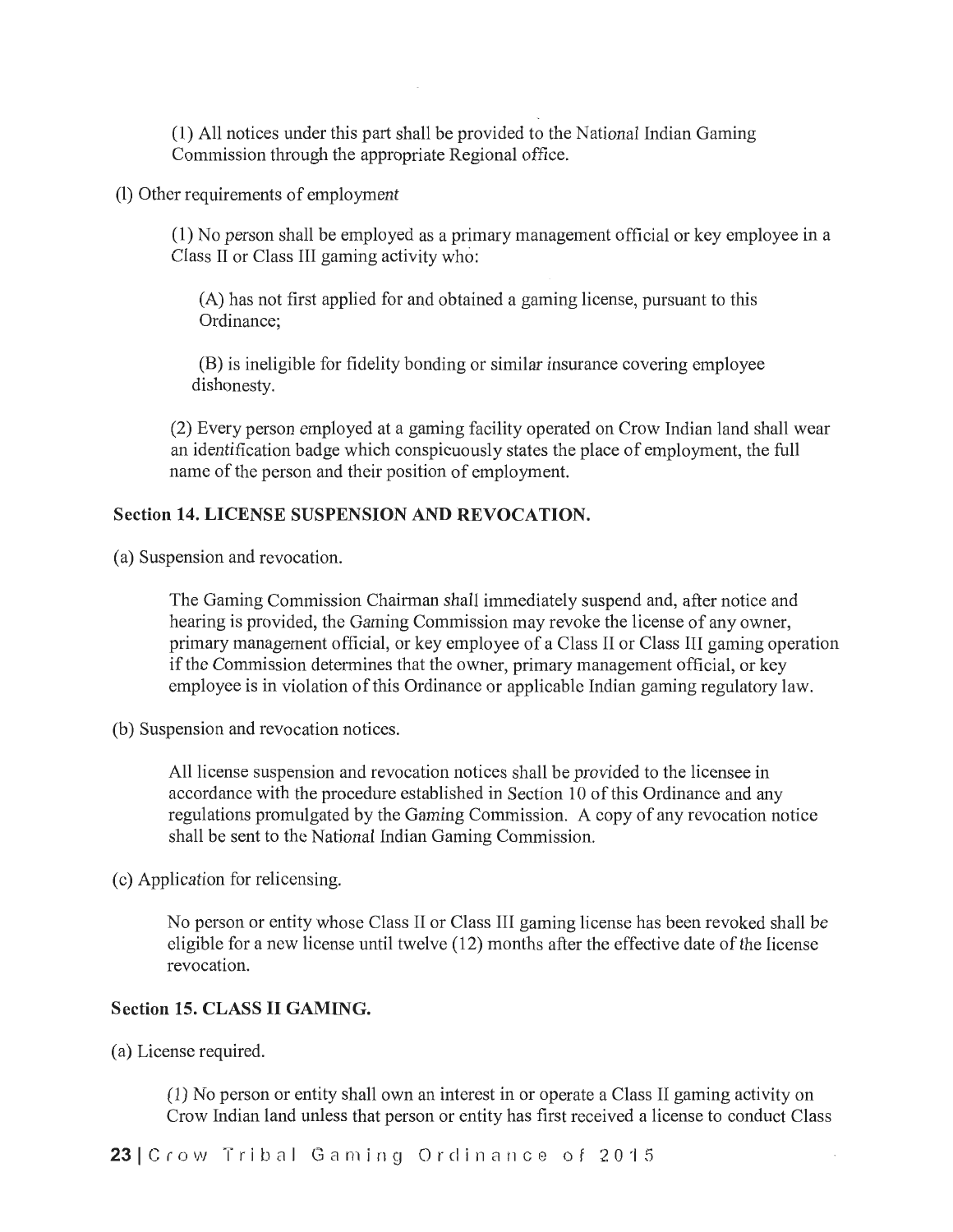II gaming from the Gaming Commission. The Crow Tribe may enter into a management contract for the operation of a Class II gaming enterprise so long as the contract is in accordance with all Crow tribal laws and Indian gaming regulatory law.

(2) The Gaming Commission may license a Class II gaming activity owned in whole or part by a person or entity other than the Crow Tribe so long as the licensing standards for any such Class II gaming are at least as restrictive as Montana state law governing similar gaming within the state. No such license shall be issued, unless:

- (A) The applicant has expressly agreed, in writing, to be subject to Crow tribal law; and,
- (B) The applicant is determined to otherwise be eligible to conduct the same gaming under Montana state law outside the Crow Reservation.

(3) No less than sixty percent (60%) of the net revenues from licensed Class II gaming activity owned or operated by an independent person or entity must be delivered to the Crow Tribe. Such independent owner or operation must pay an appropriate assessment to the National Indian Gaming Commission, as may be required under applicable Indian gaming regulatory law.

( 4) Operators or employees in charge of such licensed Class II gaming activities shall provide required reporis, audits, contracts for service or supplies as requested by the Gaming Commission.

(5) No business association of any type may be granted a license to conduct Class II gaming unless all such owners or managers are individually qualified under this Ordinance, and any applicable regulations adopted hereunder.

(b) Rule-making authority.

The Gaming Commission shall promulgate necessary and proper regulations governing the issuance of Class II licenses in accordance with this Ordinance. Provided that preference shall always be given by the Gaming Commission to any gaming enterprise owned and operated by the Crow Tribe.

( c) Class II rules, generally.

(1) Licensed Class II gaming may be conducted twenty-four (24) hours a day, seven (7) days a week, subject to approval by the Gaming Commission.

(2) Prior to operation of Class II gaming or any change in hours of operation, the operator shall notify the Gaming Commission of the proposed hours and days its facility will be open, and the hours and days gaming will be conducted. The Commission Chairman may object to the proposed schedule and must provide notice to the operator of any such objection, and the reasons therefore, within fifteen (15) days. The operator may submit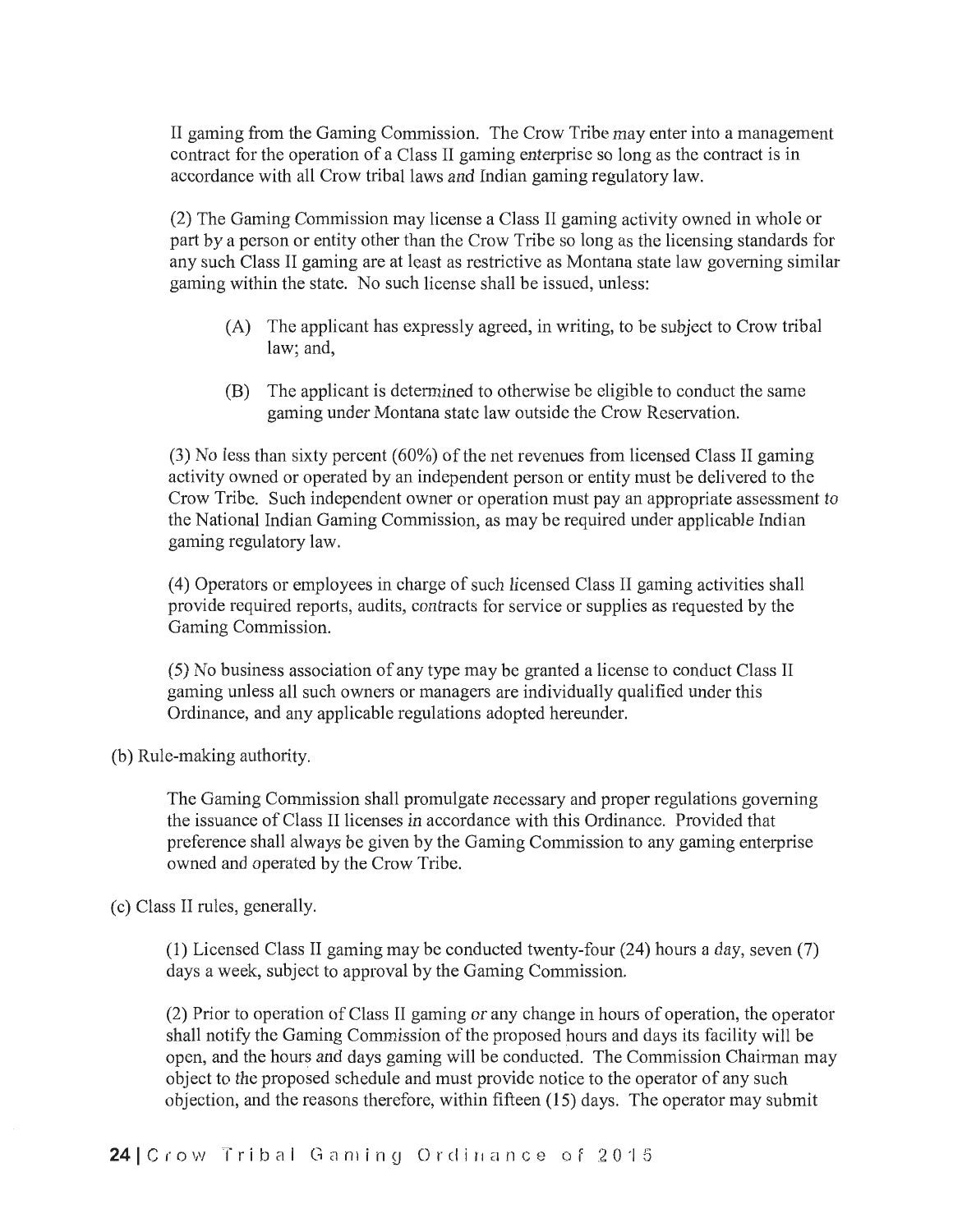an alternative schedule or may request a review hearing, which shall be conducted under the procedure set forth in Section 10 of this Ordinance.

(3) No person may enter into a room or area in which a bingo game is being played unless the person is a player, facility employee, or a person present by authority of the Gaming Commission.

(4) The number of people permitted to play any bingo game shall not exceed the number of seats available in the room or area in which the game is being played.

#### **Section 16. CLASS III GAMING.**

(a) Exclusive ownership by the tiibe.

All Class III gaming on Crow Indian land shall be owned exclusively by lawfully-established gaming enterprises of the Crow Tribe, and no license to own or operate any Class III gaming shall be issued to any other person or entity.

(b) Plan of operation; approval by the gaming commission.

All Class III gaming must be conducted pursuant to a Class III gaming plan of operation. The Gaming Commission shall approve any Class III gaming plan of operation submitted by a gaming enterprise owned by the Crow Tribe so long as the proposed operation is in compliance with the facility safety requirements of Crow tribal law, the proposed Class III gaming is consistent with the Compact, and the proposed Class III gaming complies with all other applicable Crow tribal law and Indian gaming regulatory law. Any such plan of operation must detail each of these requirements.

( c) Management contracts.

The Crow Tribe, by Crow tribal joint action resolution, may enter into a management contract for the operation and management of any or all tribally-owned Class III gaming activities provided that any such contract must fully comply with the provisions of this Ordinance, the Compact, and all other applicable provisions of Crow tribal law and Indian gaming regulatory law.

( d) Regulation and inspection.

(1) All Class III gaming shall be regulated by the Gaming Commission, which shall adopt all necessary and proper regulations in order regulate such gaming. Such regulations shall include game rules and rules of conduct, requirements for public display of rules at gaming facilities, facility requirements, permitted games specifications and requirements, background investigations, application and release forms.

(2) All Class III facilities may be inspected by the Gaming Commission at usual business hours.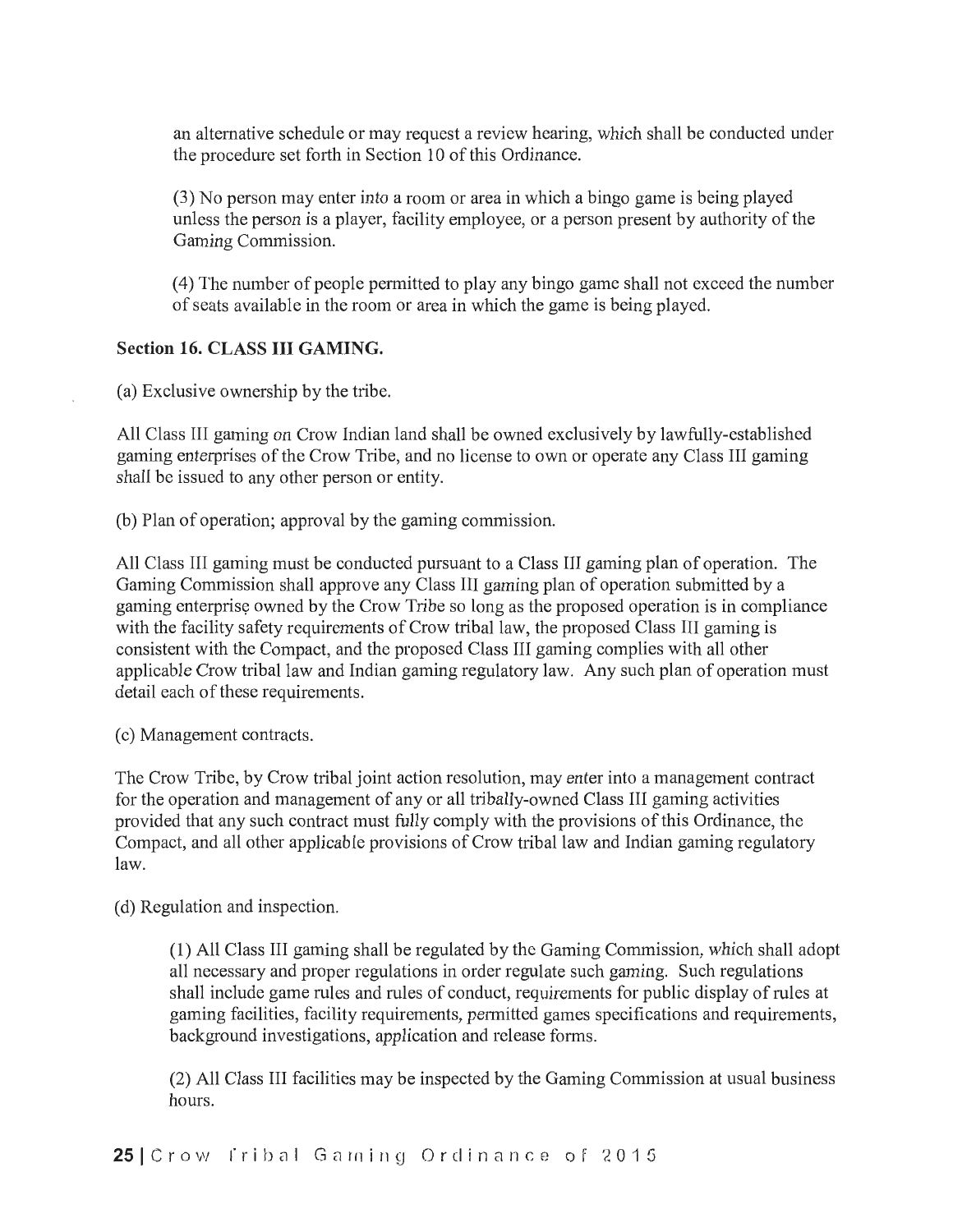( e) Hours of operation.

Class III gaming may be conducted twenty-four (24) hours a day, seven (7) days a week unless the Commission declares by order that such hours pose a risk to the health, safety, or welfare of the public.

# **Section 17. RECORDS AND AUDITS.**

(a) Records.

( **1)** Every gaming operation\_ on Crow Indian land shall maintain accurate and cun-ent records for each gaming activity conducted at each gaming facility. All such records must include the following information:

- (A) all financial transactions;
- (B) all gaming machine testing, malfunctions, maintenance and repairs;
- (C) current personnel:
- **(D)** complaints of patrons
- (E) internal investigations of any kind;
- (F) any incidents or accidents causing physical harm or injury of any sort;
- (G) any actions by any facility employee against players or facility visitors; and
- (H) any actions by management against or in reprimand of facility employees.

(b) Audits.

(1) The Gaming Commission shall order an annual audit on all Class II and Class III gaming activities on Crow Indian land. All such audits shall be conducted by an independent, licensed auditing firm selected by the Gaming Commission.

(2) All contracts for supplies, services, or concessions with an amount in excess of \$25,000 annually, except contracts for legal or accounting services, and which related to Class II or Class III gaming, shall be subject to the independent audit required by part **(1)**  of this subsection.

(3) A verified copy of all such audits commissioned under this subsection shall be furnished to the National Indian Gaming Commission.

## **Section 18. PENALTIES.**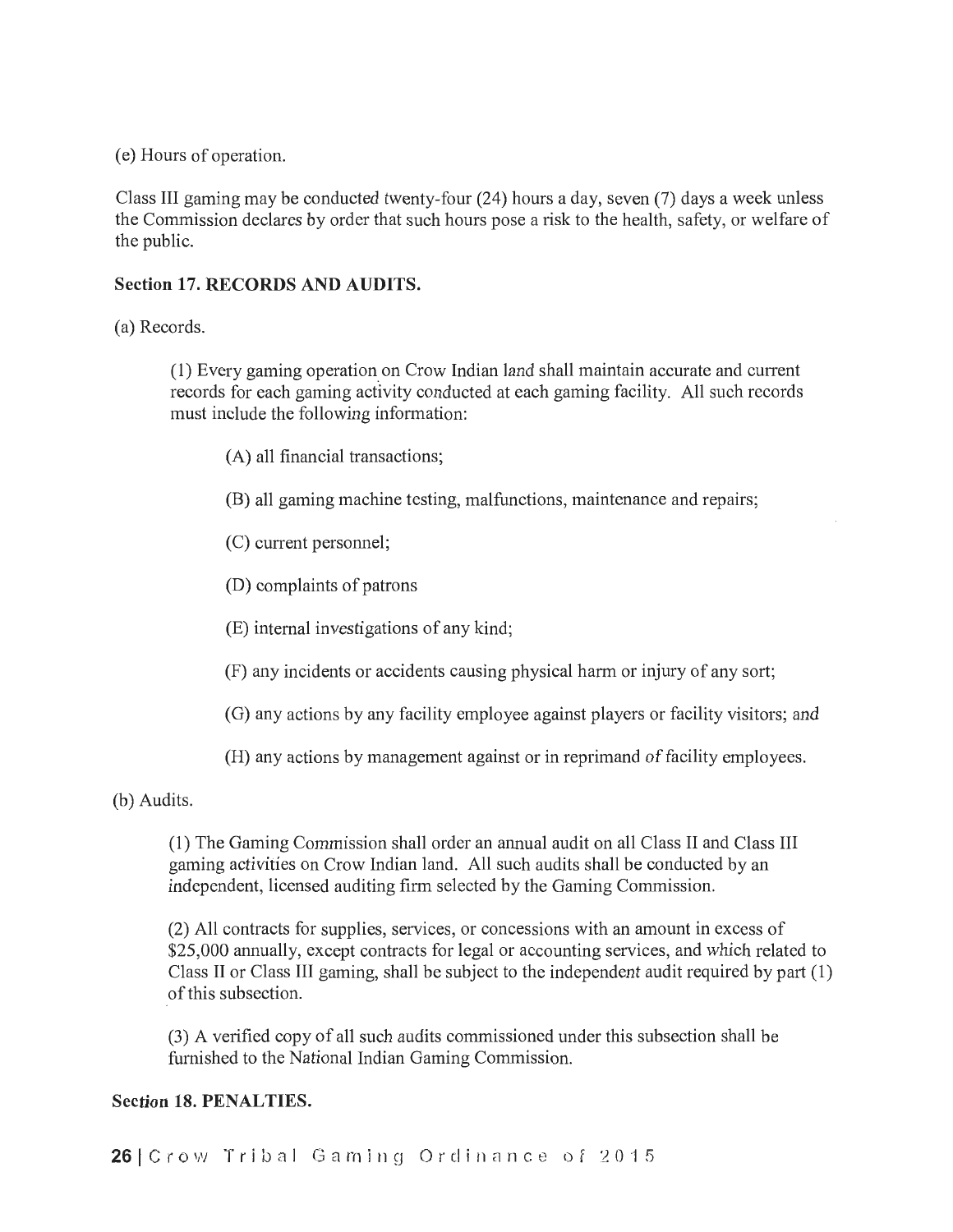(a) Criminal penalties.

(1) It shall be a felony crime for any person or entity to:

(A) knowingly operate or participate in gaming on Crow Indian land in violation of the provisions of this Ordinance or any regulations promulgated in pursuance therein;

(B) knowingly make a false statement in an application for employment with a gaming operation or in an application for a license to operate a gaming activity; or

(C) bribe or attempt to bribe or unduly influence or attempt to unduly influence any person who licenses, operates, conducts, assists, or is otherwise employed in a gaming activity or operation located on Crow Indian land.

(2) Any Indian who violates a provision of this Ordinance or other Crow ttibal law relating to gaming activities may be fined up to one-thousand dollars (\$1,000) per count and/or imprisoned for up to one  $(1)$  year per count. A separate count occurs each day a violation arises or continues.

(3) Any non-Indian who violates a provision of this Ordinance or other Crow tribal law relating to gaming activities may be excluded from Crow Indian land.

(4) Any property used in the commission of a criminal violation of this Ordinance or other Crow ttibal law relating to gaming may be seized by the Gaming Commission or their duly-authorized officers, in accordance with applicable Crow tribal law governing seizures of property.

(b) Civil penalties.

(1) Any person or entity who violates any provision of this Ordinance or who violates any term or condition of any tribal gaming license issued pursuant to this Ordinance or any provision of a management contract may be assessed a civil penalty by the Gaming Commission, which shall not exceed one-thousand dollars (\$1,000) per violation. Each individual violation shall be treated separately and shall be assessed as a separate violation.

(2) All such civil penalties must be imposed in accordance with the procedures set forth in Section 10 of this Ordinance and, where applicable, the Crow Rules of Civil Procedure.

(3) Civil penalties provided for in this section may be imposed in addition to the criminal penalties provided for subsection (a).